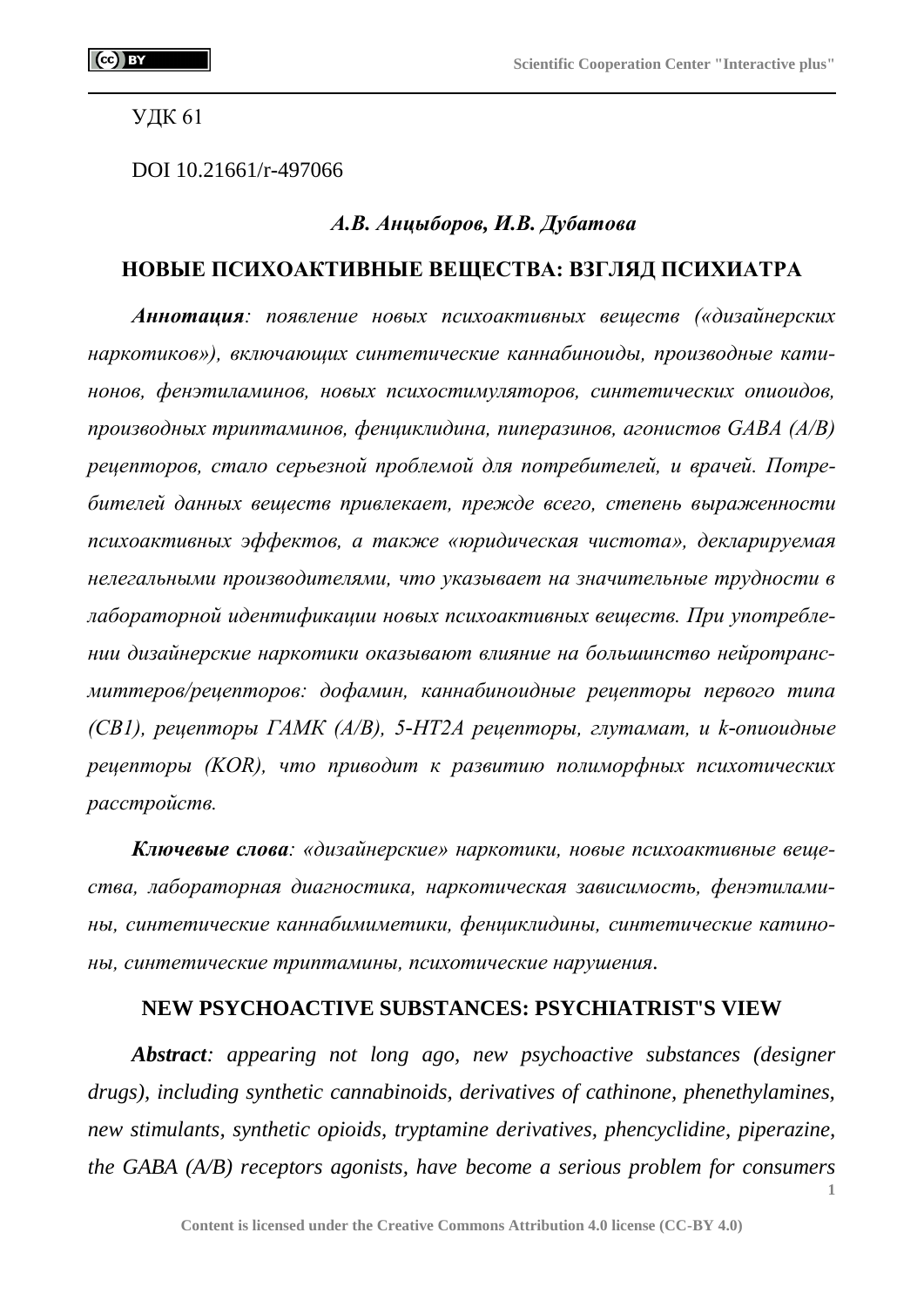*and for physicians. Consumers of these substances are attracted primarily by the intensity of psychoactive effects, and the «legal high» declared by the black manufacturers, which indicates that significant difficulties in a laboratory identification of new surfactants. Designer drugs, when ingested, can be influenced on many neurotransmitter pathways/receptors: dopamine, cannabinoid (CB1), GABA (A/B), 5- HT2A, glutamate, and k-opioid receptors (KOR), the imbalance of which leads to the development of polymorphic psychotic disorders.*

*Keywords: designer drugs, new psychoactive substances, laboratory diagnostics, drug addiction, phenethylamines, synthetic cannabimimetic, phencyclidine, synthetic cathinone, synthetic tryptamines, psychosis.*

## *Introduction*.

Concurrent with a decrease in consumption of the «classical» drugs controlled worldwide, the market of new surfactants grows annually [1]. The penetration level of the «new» drugs into the environment of the drug-addicted is rather high. Nowadays, the distribution of designer drugs is revealed in 94 countries worldwide [2]. The average age of the designer drugs consumers are 19–24 years. The Internet and web technologies play one of the leading roles in the distribution of new drugs [3]. Consumers of designer drugs are attracted, first by the psychoactive effects rendered by the latter and because they are hardly identified by laboratory-which creates some legal problems in many countries, including Russia [4]. The magnitude of designer drugs spread represents a serious problem, both for the physicians occupied with diagnostics and treatment of addictive disorders, and for the security agencies staff [4; 8; 9] whose forces are directed to fight against illicit drug trafficking [3; 6; 7]. Particularly, in the last 3–4 years, there grows a level of psychotic disorders both, acute and chronic, bound to the use of new (designer) drugs [5]. Basing on the international medical networks Medline/PubMed, Medscape, Scopus, Cochrane Library, and our own clinical observation data, we used the following search query combinations as «new psychoactive substances», «designer drugs», «screening of the psychoactive

**<sup>2</sup> https://interactive-plus.ru**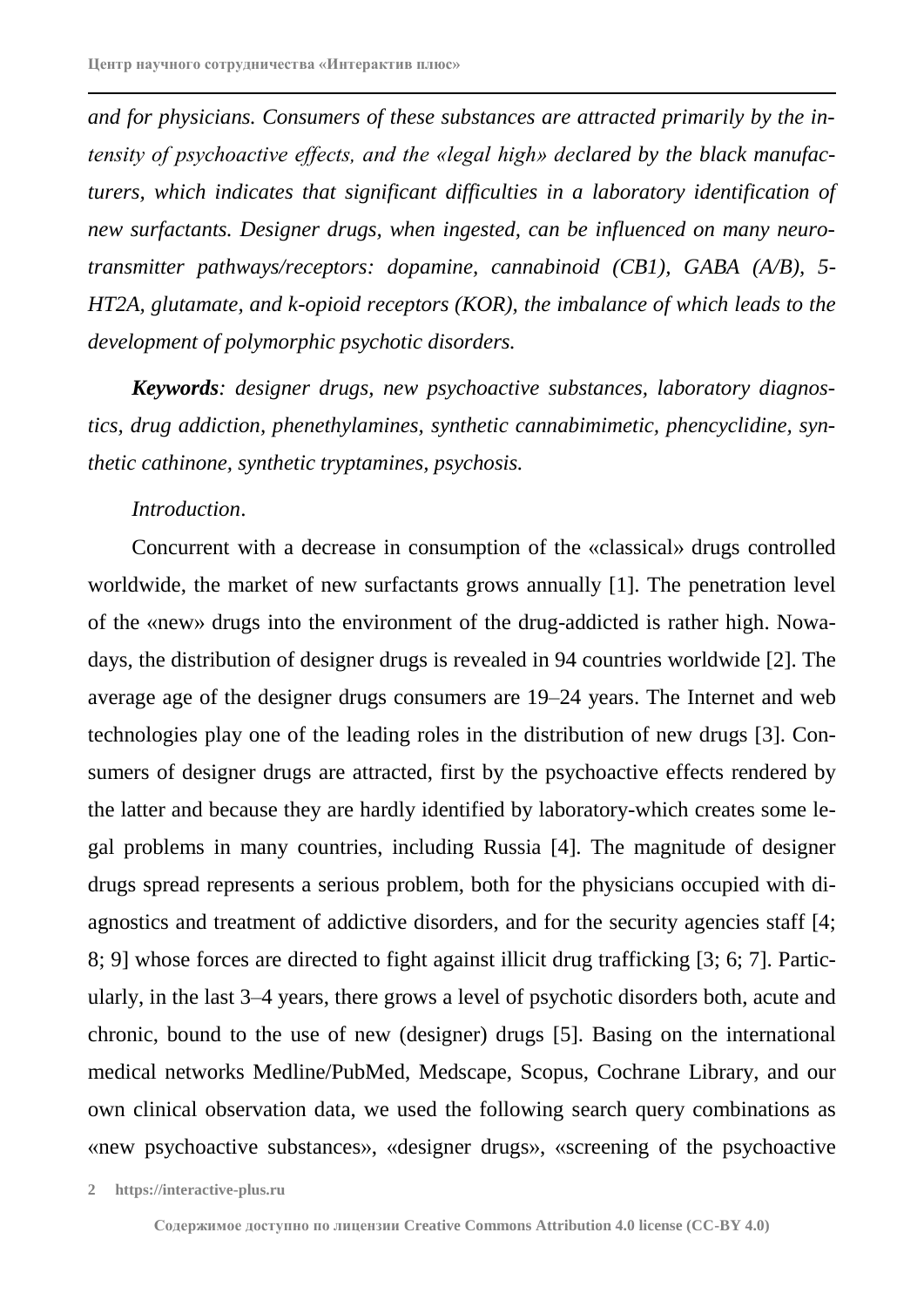substances», «psychoses in designer drugs use», «designer drugs addiction». The following direction of the search was the newly synthesized chemical substances being a part of designer drugs that have the ability to cause one or another mental disorder after its consumption. In case of any lack of information on the chemicals in the reviewed literature, the search was performed by using search queries, Google, Yandex, Yahoo, Bing, as well as through the specialized Internet forums and web sites.

# *Synthetic cannabimetics*

Synthetic cannabimetics are the narcotic substances consisting of the vegetable basis (various herbs; the presence of marijuana is not excluded) processed by the mix of synthetic cannabinoids made in vitro. Ways to use: peroral, liquid for smoking, substrate for injections. The reference package of a «spice» dose can consist of several types of synthetic cannabinoids. The psychoactive effects caused by its consumption can be various on structure, intensity degree, and duration. There are cases described when drugs of one consignment caused various effects directly bound to a concentration of synthetic cannabimetics. Nowadays, there exist several hundreds of synthetic cannabimetic modifications on the black market [8; 9; 89]. Synthetic cannabinoids can be divided into 5 groups depending on their chemical structure: 1) Dibenzopyrans (HU-210); 2) Cyclohexylphenols (CP 47,497 and its homologues); 3) Naphthoylindoles (JWH-018, JWH-073, JWH-398); 4) Phenylacetylides (JWH-250); 5) Oleamids. Designer cannabinoids have a very high level of an affinity to cannabinoid receptors of a human body that causes the more pronounced psychotropic effect than natural TGC [22; 23; 89]. So, today it is known that the classical tetrahydrocannabinol (THC) – when ingested affects as a partial agonist on receptors like CB1, while artificially synthesized JWH-018, when ingested, acts as a complete and potential agonist. By their structure, synthetic cannabimetics are liposoluble, and nonpolar, consist of 22–26 atoms of carbon which explains their high volatility when smoking. Unlike the nabilone which is a synthetic analog of the THC, and, the approved by US Food and Drug Administration (FDA), to treat nausea and vomiting caused by chemotherapy, the synthetic cannabinoids contained in spices do not dis-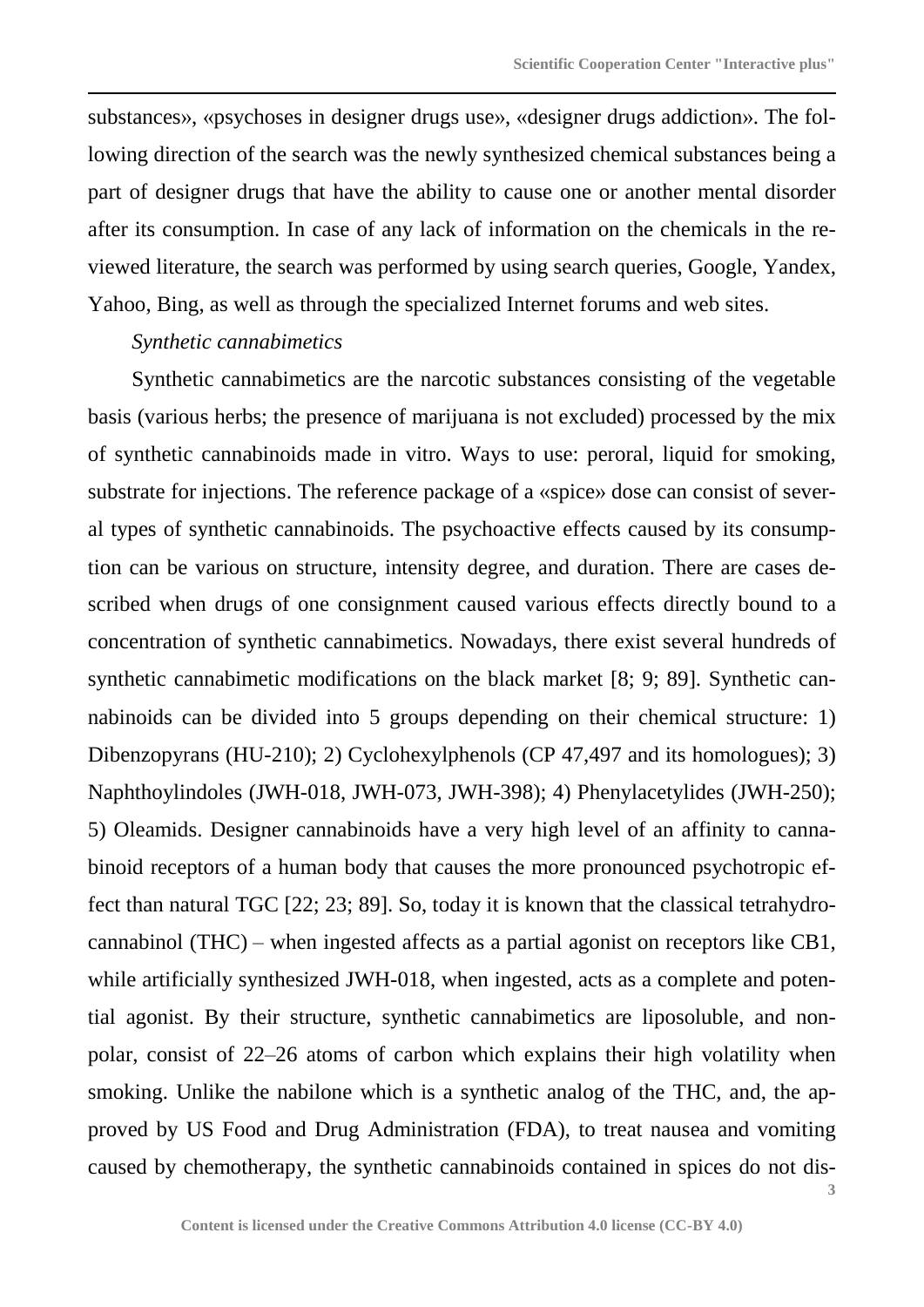**4 https://interactive-plus.ru** cover similar effects. Besides, some synthetic cannabinoids can cause the pharmacological effects which are the padding factor of alarm for clinical physicians such as the N-methyl-D-aspartat (NMDA) receptors antagonism [25], and the ability to exert the inhibiting impact [26; 89] on monoamine oxidase (MAO). Almost all synthetic cannabinoids are indole-derivatives that can promote the dysfunction of 5-HT2A receptors finally leading to development of a hallucinative disorder in the mental state [27–30; 89]. The new generation of synthetic cannabinoids is often exposed to fluorination process in the black chemical labs that leads to the fastest penetration of a terminating substance through a hematoencephalic barrier [32; 33]. Symptoms of acute intoxication by synthetic cannabinoids include motor exaltation, severe anxiety to a degree of a raptus, visual hallucinations (clinical broken consciousness), and auditory hallucinations of imperative character, pronounced tachycardia, BP rise, an acute hyperglycemia, dispone, vomiting, and epileptiform attacks. Among other significant somatic disorders in the clinic of acute intoxication by synthetic cannabinoids, it is possible to note the transient disturbance in brain blood circulation, development of encephalopathy, an acute myocardial infarction, development of an acute renal failure [37–40]. Death as a result of suicide after the ingestion of synthetic cannabinoids, or the combined use of synthetic cannabinoids and other psychoactive substance [41– 51,89] is confirmed by a number of analytical researches. A prolonged synthetic cannabinoids abuse can cause a tolerance growth, and development of addiction [35; 52], and under deprivation of drug, a heavy and lingering abstinence syndrome [53–56]. The chronic use of marijuana leads to development of psychotic disorders, in correlation with a dose of narcotic substance, which is repeatedly described in literature [57]. Similarly, the use of synthetic cannabinoids is often bound to development of acute transitional psychotic disorders with a polymorphic clinical picture, and also promotes an aggravation of the pre-existing chronic mental disorders. Prospective follow-up monitoring shows the retention by some patients of psychotic symptoms despite the received psycho-pharmacotherapy. Similar states are called by some researchers «Spiceophrenia» [6]. A separate category can be represented by the patients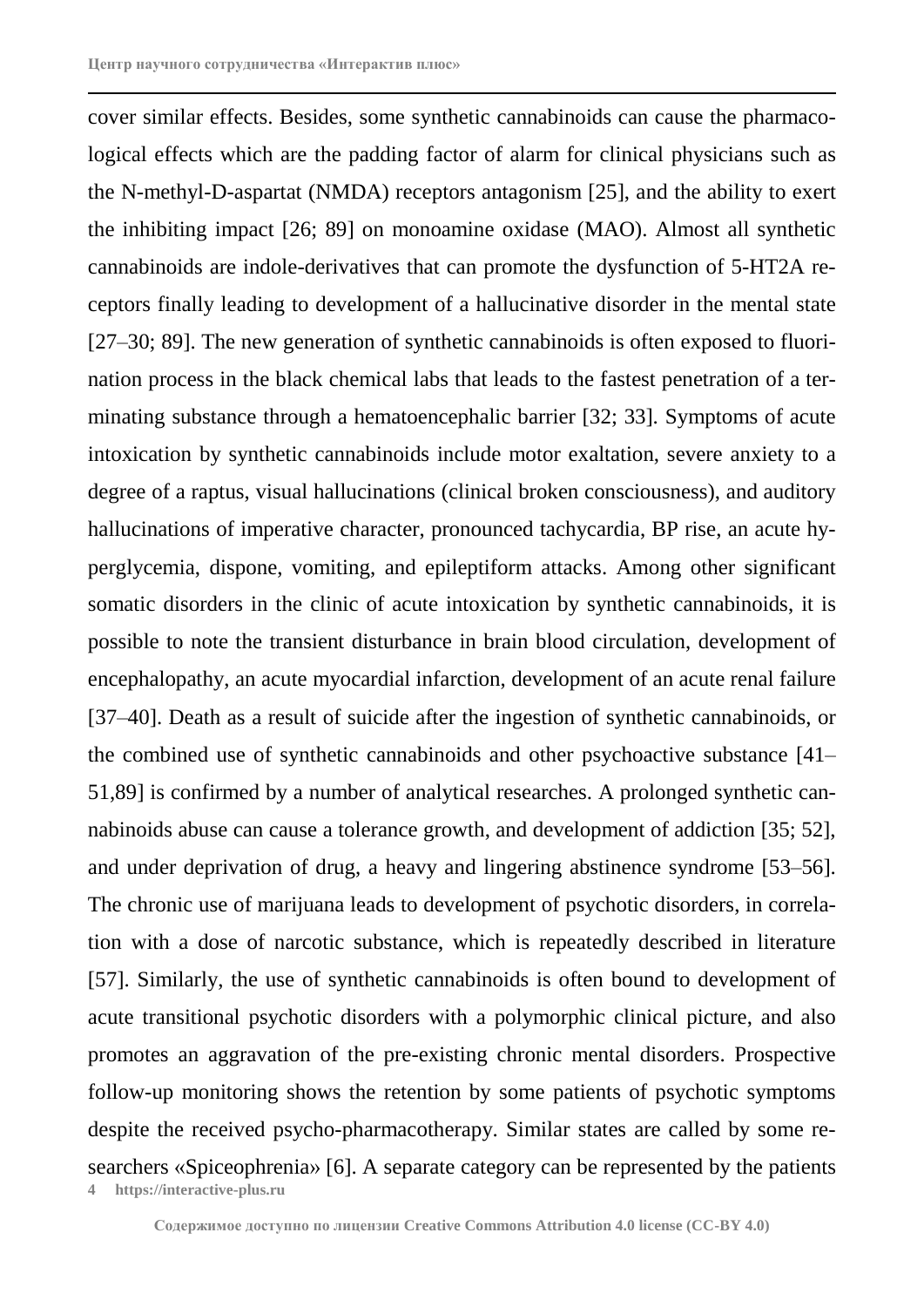with maniacal states and those having a developing phase of the pre-existing bipolar disorder against the background of synthetic cannabinoids abuse [58; 59]. From our own observations out of 28 patients with the clinic of acute psychosis after the «spices» ingestion, in nine cases (32,14% – content of CP-47,497 was detected in a laboratory study) – the clinic of an acute verbal hallucinosis was noted; in 11 cases (39,29% content of JWH-018 was detected in laboratory tests) – the clinic of a paranoid syndrome (hallucinate option); in five cases (17,86% laboratory tests typed the content of AM-2201) the leading disorders were affective derangements (a maniac delusional syndrome); and in three cases the clinic of the broken consciousness as not developed oneiric syndrome took place (10,71% -content of JWH-250 detected in a laboratory study).

# *Synthetic cathinones*

Synthetic cathinones were first raised in 2008 when the international group of researchers by means of web cartography, analyzing thematic forums, and the range of online stores, revealed the numerous mentions of these substances [4]. Structurally synthetic cathinones are beta-ketophenylethylamine similar to amphetamines/catecholamine, with minor changes in structure owing to which chemical properties, the rendered effects, a pharmacokinetics, and a pharmacodynamics change. The popularity of synthetic cathinones among consumers is caused by the absence of «pure cocaine» on the black market, its cost, and also legal problems bound to the use and purchase of cocaine. The important role in abundance of synthetic cathinone, was played by the limitative measures entered in many countries concerning 3,4-methylene-dioxi-Metamphetaminum (MDMA, «ecstasy») [3,86,87]. As a rule, synthetic cathinones are used either orally, or in the form of injections. Smoking did not get a wide spread occurrence for the reason that narcotic substance quickly decays at high temperature. For a mefedron (falls into synthetic cathinone), the elimination half-life makes about an hour that increases the risk of overdose [60,86,87]. Any of synthetic cathinones effects on serotonin production, dopamine, and noradrenalin. All synthetic cathinones have a sympathomimetic activity that finally results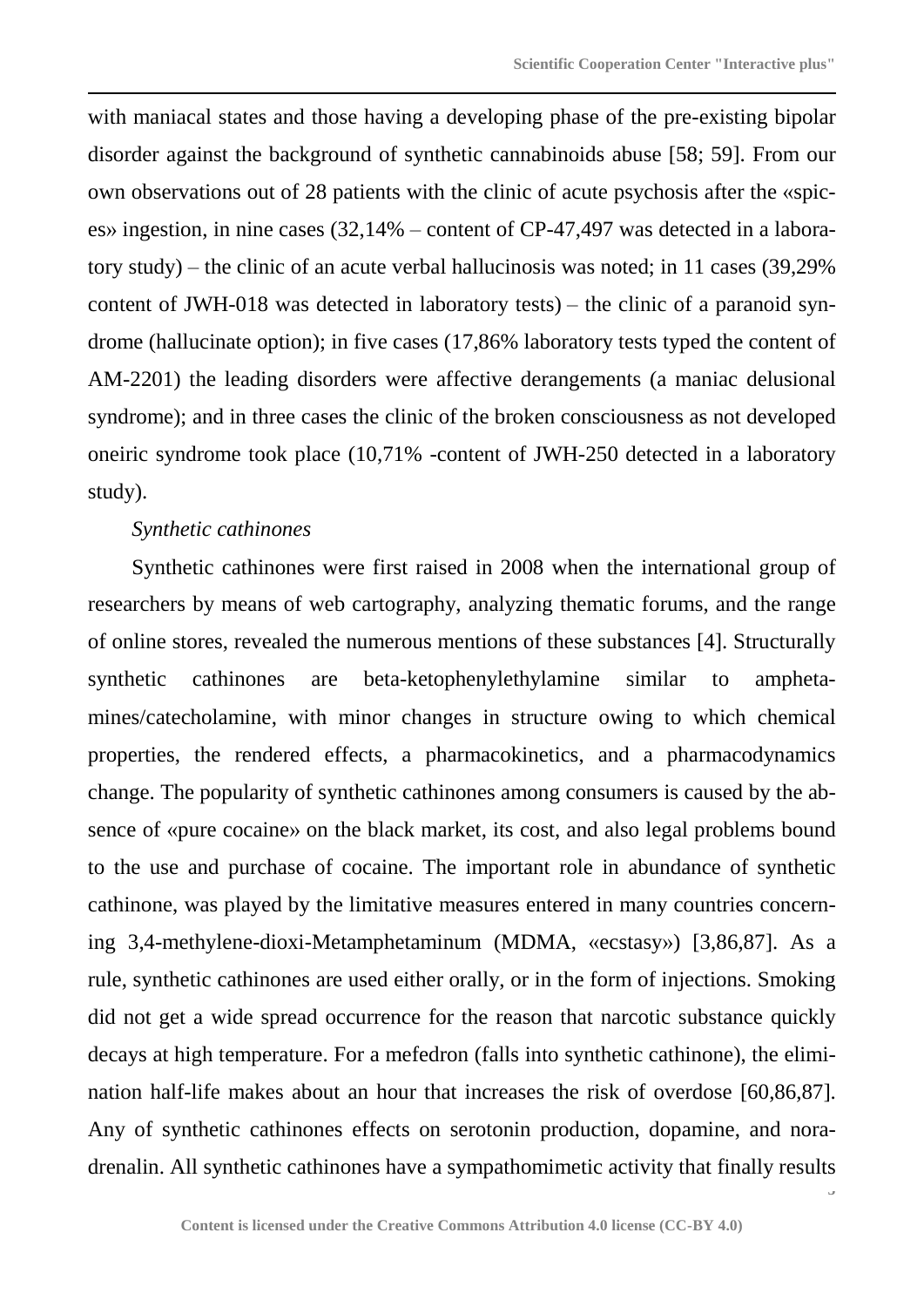in amphetamine-like effects in a body [8; 9; 86; 87]. The psychoactive effects rendered by synthetic cathinones on the body include: strengthening of an attention, transitional, acute paranoiac reactions, euphoria, development of delirious states, hallucinative disorders (verbal are more often), agitation, motor exaltation. It is possible to refer to somatic displays of intoxication the various disorders of cardiac activity, expansion of pupils, pains in epigastric area, a hyperemia of integuments, a hyperhidrosis, a cold fit [8; 9; 61; 86; 87]. Affective disorders and psychotic derangement of paranoiac structure are more often present in consumers whose narcotization experience is over one year [61–64; 86; 87]. Also, there are described cases of a malignant hyperthermia, rhabdomyolysis, a phenomenon of a renal failure, and epileptiform attacks as somatic complications which have persons durably using mefedron. Lethal outcomes among the users of synthetic cathinones are generally described among those consuming mefedron [47; 61; 62; 86; 87], metilon and butilon [65; 86; 87]. Most part of synthetic cathinone consumers manifests the growth of tolerance, development of mental dependence, an abstinence syndrome [66; 86]. The conducted researches, using positron emission tomography, of the chronic metcathinone consumers being in abstinence, show a decrease in the density of a striatum which influences the development of dopamine, and in the long term, can cause heavy neurologic and mental disorders [67; 86]. According to our observations, out of 12 people hospitalized in a state of acute intoxication after the use of synthetic cathinones (the laboratory diagnostics has identified a pyrovalerone), the structure of psychotic disorders was distributed as follows: two patients had an acute verbal hallucinosis (16,67%), in 4 cases – a depressive and paranoid syndrome (33,33%), three cases- the clinics of a paranoid syndrome with an acute course (25%), and three patients (25%) manifested a manic-delusional syndrome [88].

# *Designer phenethylamines* (*MDMA*-*like drugs*)

**6 https://interactive-plus.ru** MDMA  $(\langle E{\text{cstasy}}\rangle)$  – is one of the most known drugs of a phenethylamine origin. The newly synthesized substances, for a circumvention of the legal bans, include several 2C molecules, i.e. are, in fact, a derivative of the «classical» MDMA: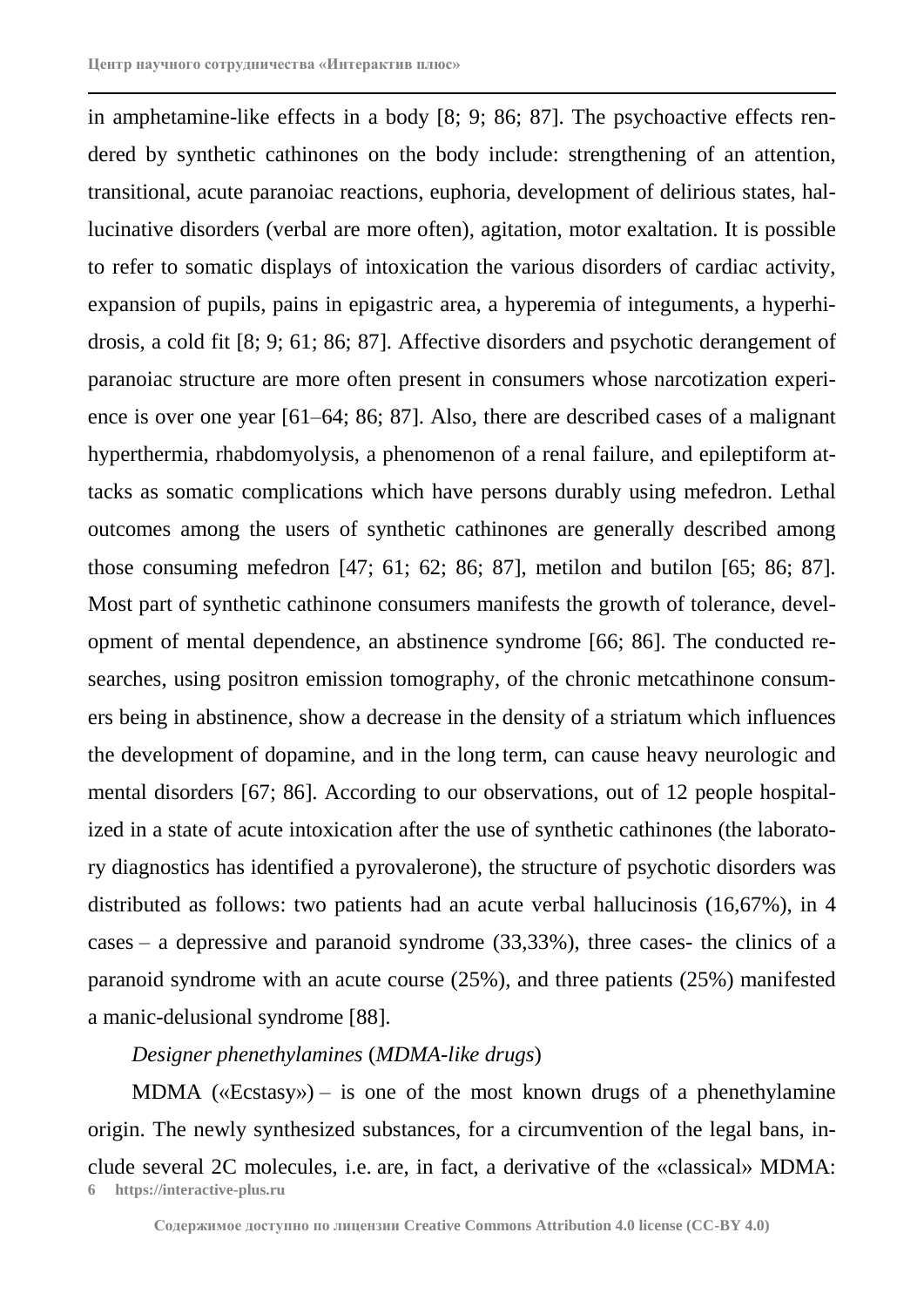**7** 2,5-dimetoksi-4-bromophenetilamin (2-CB, «Nexus») [68], 2,5-dimetoxi-4 yodophenetilamin (2C-I) [69], and 2,5-dime-toxi-4-etilphenetilamin (2C-E) [70]. The majority of substances 2C have an affinity to 5-HT2A-receptories, and some of this group are capable to inhibition of dopamine and noradrenalin, and can provide the inverse capture of a serotonin from a fissure presynaptica [3]. Because of the chemical properties, this group of substances is widely used among consumers as an ecstasy substitute. MDMA-like drugs cause empathogen-similar effects which make them very popular among teenagers and youth: the increased mood, sense of inflow of forces and energy, sense of improvement of ability to communication. Along with this, due to a toxic influence on the serotonergic system, and sympathomimetic effects, as somatic disorders can be met: tachycardia, BP rise, metabolic acidosis, epileptiform disorders, rabdomyolis, mydriasis, vomiting, diarrhea, and thrombocytopenia. The development of an acute renal failure in a combination to a malignant hyperthermia is a frequent consequence of the narcotic substance overdose [3,7,71,72]. 3Cbromo-dragonfly («B-Fly») – one of the heaviest drugs of this group. After its use, the psychoactive effects can be observed within 3 days. Some consumers of this drug having used it for many years were noted by the various hallucinatory disorders. Along with the mood elevation in the period of acute intoxication, paranoiac structure experiences, delirious disorders, severe anxiety, flashbacks are noted [73]. 25C-NBOMe («N-bomb», «Pandora») – one of the most popular compounds among the designer phenetilamines [74]. On its basis, several similar medicines are already created that allows speaking about the NBOM-like substances. Drugs of this subgroup cause a serious concern among physicians of different countries [8,9]. In underground online stores, it is positioned as a legal analog of lysergic acid. It is usually eaten inside or sublingually. «N-bomb» is a partial 5-HT2A receptors agonist. In acute intoxication, it is capable to cause motor exaltation, auditory and visual hallucinations, orientation disturbance, severe anxiety, unmotivated aggression and cruelty [74]. Practically all consumers of «B-Fly», «N-bomb», a paramethoxyamphetamine (PMA, «Dr. Death»), 4 methylthioamphetamines (4-MTA, «flat liners») and 6-(2 aminofuryl)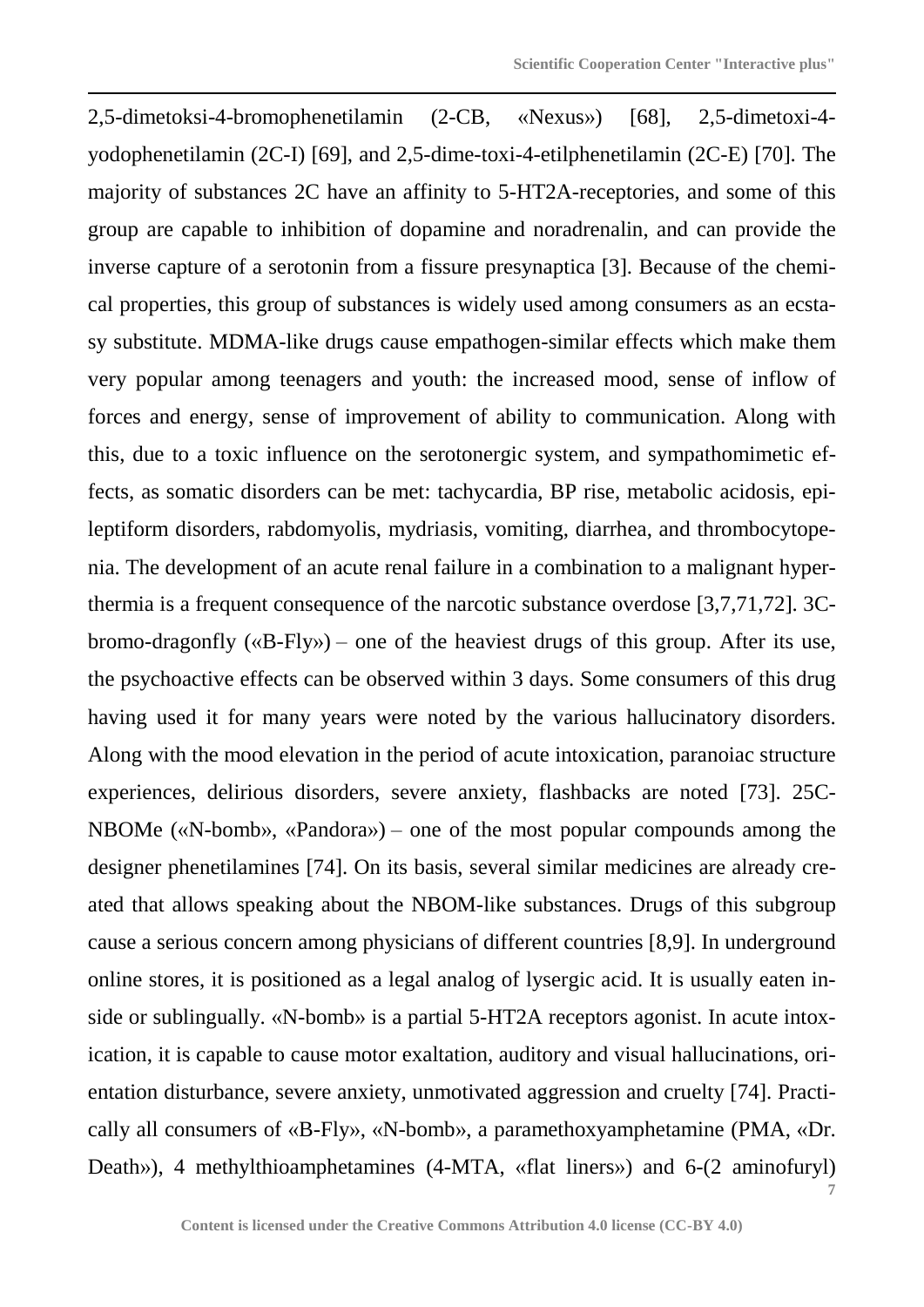coumarone (6-APB, «Benzofuryl») – had toxic reactions, criminal violations in intoxication, different trauma [47; 73; 74].

# *Designer opioids*

These compounds are similar to Morphinum by its clinical and pharmacological effects: the ability to cause an analgetic effect, sedation, euphoria, a respiratory depression. AH-7921 («doxylam») by its psychoactive effects is the closest to Morphine [78]. First synthesized 45 years ago, it is now accessible in the majority of black online stores in a powder form to inhalation through a nose, or per oral application. In literature, several fatal cases which came right after the use of this substance [62] are described. The following substance which is rather often presented on the black websites, and illegal online stores is MT-45. This drug was synthesized in the early seventies of the last century, as a potential analog of the known anesthetic medicine «Lefetamine» [79]. By its structure it is a mu/delta/sigma agonist to opioid receptors [80]. Now it is the designer opioid, very popular among consumers, which is often applied in a combination with synthetic cathinone («Wow») or in the isolated option [82]. According to consumers self-reports about MT-45, it strongly oppresses respiration, influences hearing (up to a deafness development) [81]. A slight increase in a dose can cause a lethal outcome [82]. Among other narcotic substances of this group it is necessary to call Nortilidine-being the NMDA receptors antagonist, and an inhibitor of the inverse capture of dopamine, by pharmacological effects is not inferior to Morphine [82], because of high activity in respect of mu-opioid agonists of W15 and W18 [83]. The last on the list of designer opioids are the analogs of methadone: 4 fluoride butyrfentanyl «4FBF») and SK-26 («methiodone»).

# *Designer tryptamines*

For the first time a synthetic tryptamine appeared on the black drug market in the mid-nineties of the last century [78]. Within the last 5–7 years, they have been forced out by the gaining popularity synthetic cathinone «salts», phenethylamines, and designer Piperazines [82; 79]. Despite this circumstance, the newly synthesized tryptamine such as N-diallyl-5-methoxy-tryptamine, 5-MeO-DALT; alpha metyltryp-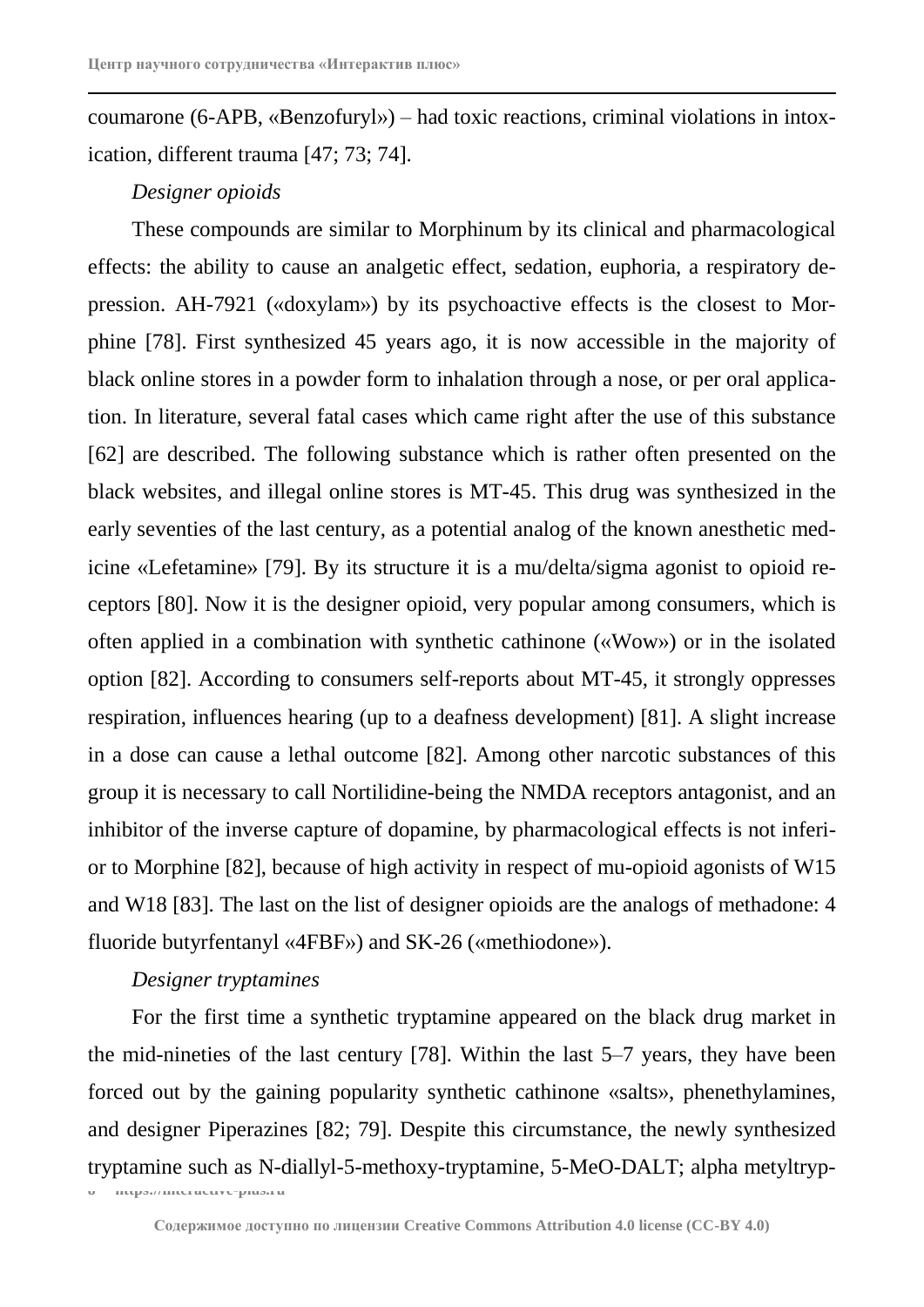tamine, AMT; 5 – methoxy-alpha-methyltryptamine, 5-MeO-AMT; N, N-diallyl-4 hydroxytryptamine, 4-HO-DALT; 5- methoxycinnamyl-tryptamine, 5-MeO-DIPT; 5 methoxy-N, N-dime-tiltmeter, 5-MeO-DMT; N, N- diethyltryptamine, DET; 5-(2 aminopropyl) indole, 5-IT-continue to appear in the results of laboratory tests for narcotic substances [2; 82; 69; 71]. An overwhelming majority of exogenetic tryptamine are substances with psychotropic, more often hallucinate effect [72–76]. The high content of tryptamine is noted in Delosperma family plants, (dimethyltryptamine, DMT; 5-MeO-DMT). Besides, the increased concentration of tryptamine is found in a hallucinogenic fungi (psilocin; 4-OH-DMT), and in tissues of some representatives of an amphibious class (amphibians) (bufotenine). Bufotenine and DMT of an endogenic origin are found in the normally functioning human bodies; today the biological functions of these endogenic tryptamines are not studied enough [77–79]. The main clinical effects of tryptamines are primarily associated with the 5-HT2A brain receptors agonism, and an inhibition of a serotonin transporting [80–83]. This psychopharmacological profile involves the ability of tryptamine to cause visual hallucinations with the clinic of stupefaction, various perception disorders (illusion, pareydolics), psychosensorial frustration (body scheme disorder), and depersonalization disorders of varying severity, polar affective fluctuations, panic attacks, anxiety, and psychomotor exaltation [68; 78]. Among the significant somatic disorders in the acute period of intoxication by tryptamines, it is possible to note cardiac rhythm and conduction disorders, and a malignant hyperthermia [61]. In a habitat, bufotenine originates from the Bufo genus of toads (skin), fly agarics, plants of the Anadenanthera peregrine/Piptoderma peregrina class [59]. The psychoactive effect of bufotenine is bound to its fermentation in the body to 5-MeO-DMT. Consumers use bufotenine by means of smoking the crystals received by exsiccation of the secret derived from the toad skin. The peroral use, and intravenous reception of the drug occurs in some self-reports. Designer tryptamines are accessible on the black drug market in the form of tablets, and liquids for smoking [76]. 5-MeO-AMT and 5-MeO-DMT are structurally similar to an amphetamine which explains sympathomimetic

**9**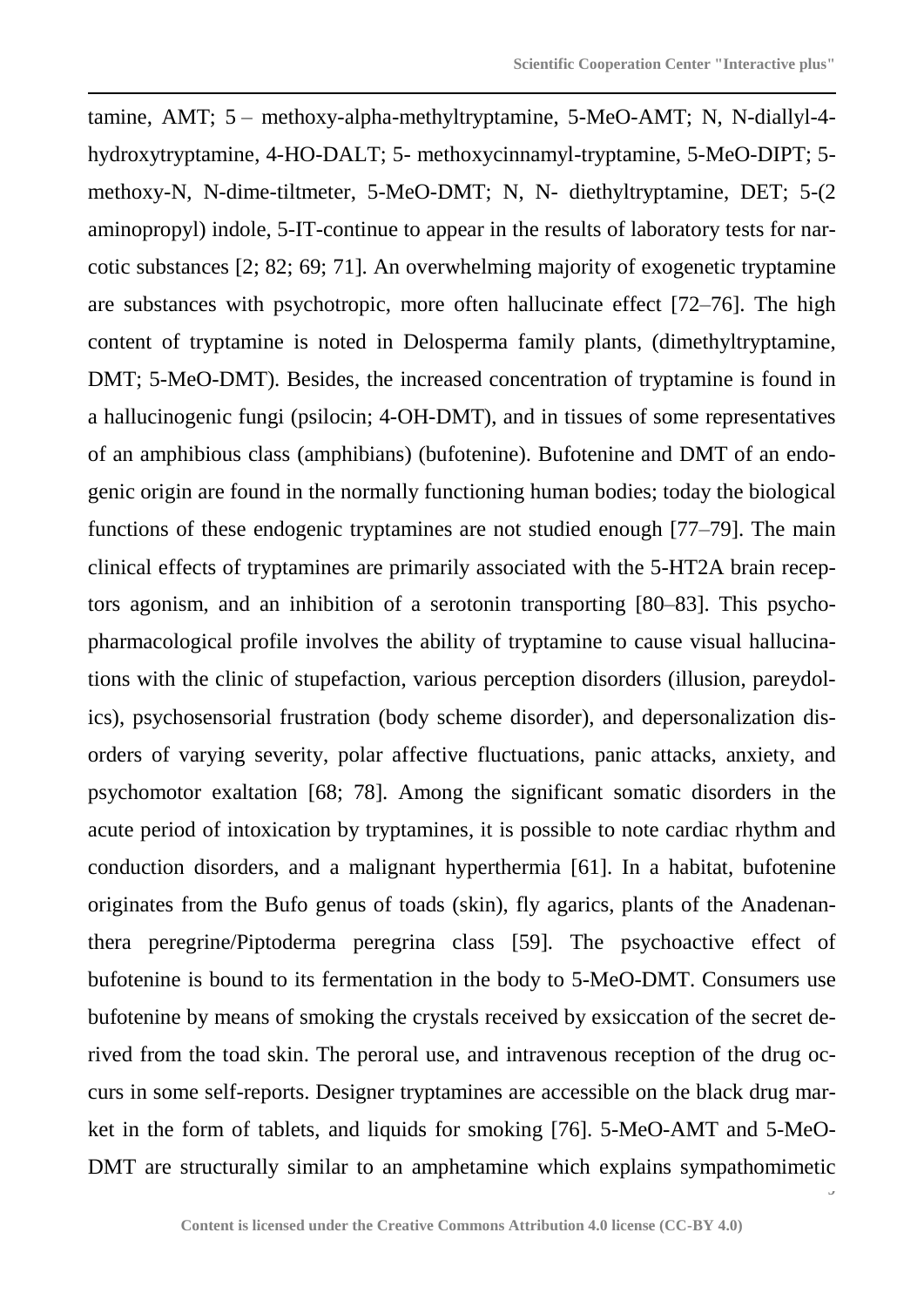effects of these drugs.  $5-\text{IT} - a$  positional isomer of amitriptyline and substituted phenylethylamines which has become available on the black market since 2012, produces a strong hallucinogenic and psychoactive effect [68; 69].

# *Phencyclidine*-*like designer drugs*.

**10 https://interactive-plus.ru** «Dissociative drugs» are very popular among the consumers, at the same time having reputation of substances to which both medical and legal problems [58–60] are bound. Ketamine hydrochloride («Ketamine») is widely applied for the medical purposes throughout the world. This medicine gained a wide distribution in veterinary practice during various surgical interventions. The ability of the medicine to cause hallucinative disorders, are bound to a function of the central agonizm related to 5-HT2A receptors, the NMDA receptors antagonism, and a high affinity to the mu/delta / sigma-opiod receptors. During its non- medical intake, ketamine is usually used in the form of inhalation of a powder, smoking, or rectal administration, in the wide range of dosages – from 25 to 300 mg. The psychotropic effects produced on the body includes: a thinking rate disturbance, sense of «bifurcation ", depersonalization frustration, a body scheme disturbance, stupefaction to a degree of an affective, and derealization, and depersonalization [84; 85]. During a long-lasting intake of ketamine there can appear a tolerance growth, formation of a mental addiction, formation of «chronic flashbacks», schizophrenic symptoms range state development, chronic disorders of perception, illusory disorders, which are preserved, even after its application quits. In a third of Ketamine consumers with the recreational purpose, the various problems of urological character are noted: a neurogenic bladder, a dysuria, pains in suprapubic area, a hematuria, a decrease in bladder capacity, a hydronephrosis, and the change of a histological picture of tissues of bladder. Among other somatic problems connected immediately with the Ketamine intake it is possible to note the various GL problems [85]. The use of high doses of the medicine during its application can cause the development of a cardiovascular and respiratory failure. Paresthesias, hypomyotonia, various perception disturbances owing to the use, can be the cause of injuries, burns, falling [47; 50]. Metoxylamine (MXE, «Special M») is the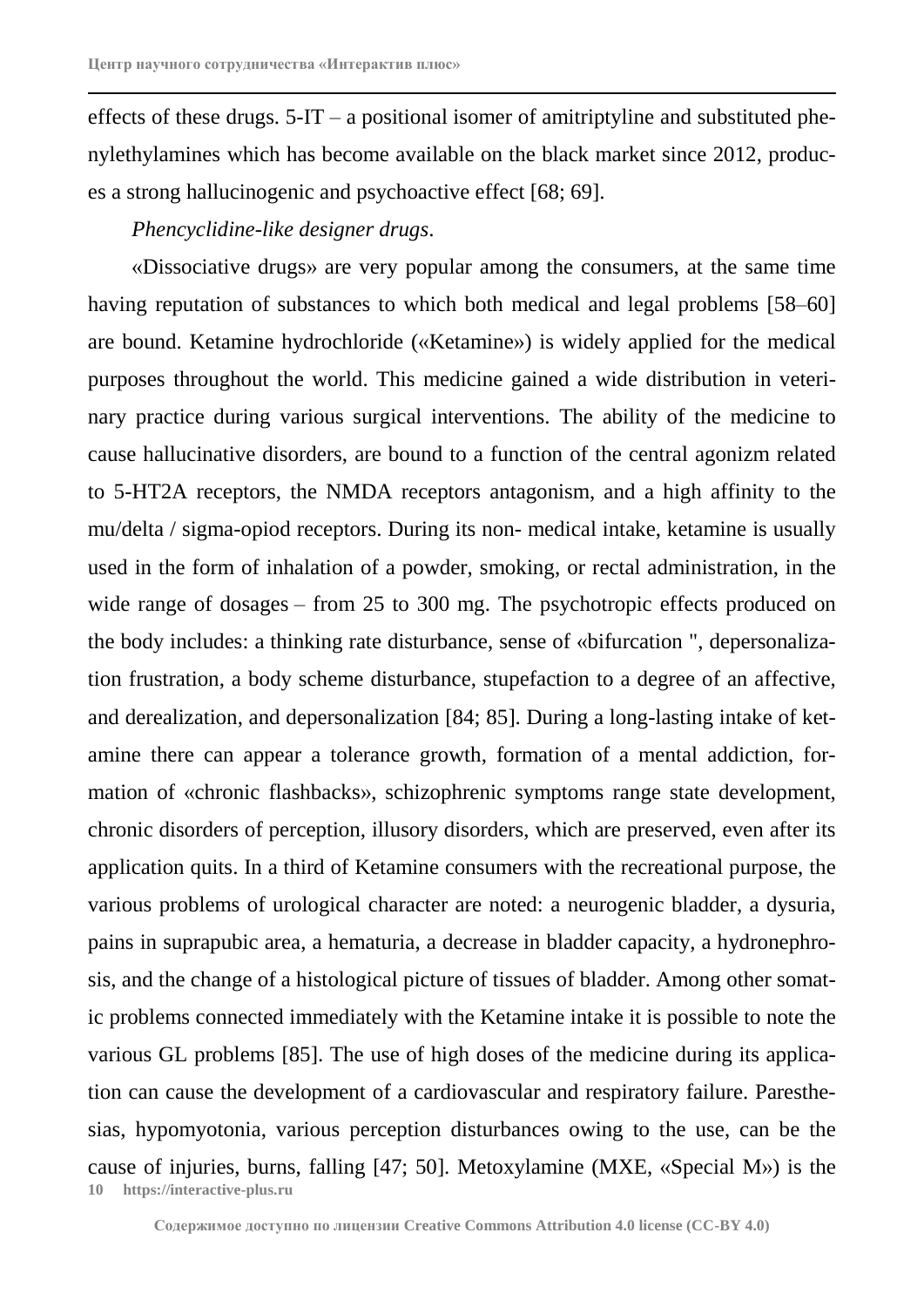designer analog of Ketamine [49] which has appeared rather recently on the black market. It is used orally, by a powder inhalation, by a parenteral administration, a sublingual intake is possible. The range of doses various from 5 to 100 mg [9; 80; 77; 66]. «MXE» has the NMDA receptors antagonism, and also affects as an inhibitor of dopamine and serotonin transportation. A majority of «MXE» consumers in their self-reports point to the prolonged psychotropic effects after its use. This drug is positioned by the underground producers as an absolutely safe analog of Ketamine. However, the closer studying and observation of the patients taking «Special M» causes serious concern in medical specialists [85]. There are described cases of the heavy cerebellar disorders development, epileptiform disorders, in a state of acute intoxication. Several fatal cases after the «MXE» intake [68] are described. Difenidin («DND»), and metoxphenidin («MXP», «Mexican peso»), are new Lefetamine- derivative designer drugs. Affect as the NMDA receptors antagonist, and as inhibitors of serotonin transportation, dopamine agonists, and opioid agonists [84]. These narcotic substances are taken orally, by a powder inhalation of, by intravenous introduction – in dosages from 50 to 150 mg. The duration of their action varies from 8 to 12 hours [85]. When high doses of «DND» and «MXP» over 180 mg are ingested, there may develop a serotonin syndrome [80,83,76]. Dextromethorphan («DXM»)-OTC medicine for cough treatment used in a number of countries of Europe and America. Avery weak mu-opioid receptors agonist, acting as the NMDA receptors antagonist, and, can be a serotonin transport suppressor. Many authors point to a possibility of the tolerance growth, and formation of the phenomena of the mental and physical addiction as a result of its recreational application. As a result of the long-lasting abuse of Dextromethorphan, in the period of its deprivation there may develop various alienations in the state: subpsychotic affective fluctuations, anxiety disturbance, dysphoric reactions, resistant insomnia, flashbacks [8,9]. An abrupt cessation causes also a number of somatic withdrawal symptoms: vomiting, diarrhea, pains in various muscle groups, a profuse diaphoresis. The use of high doses of Dextromethorphan for the non-medical purposes can cause the development of a serotonin syndrome.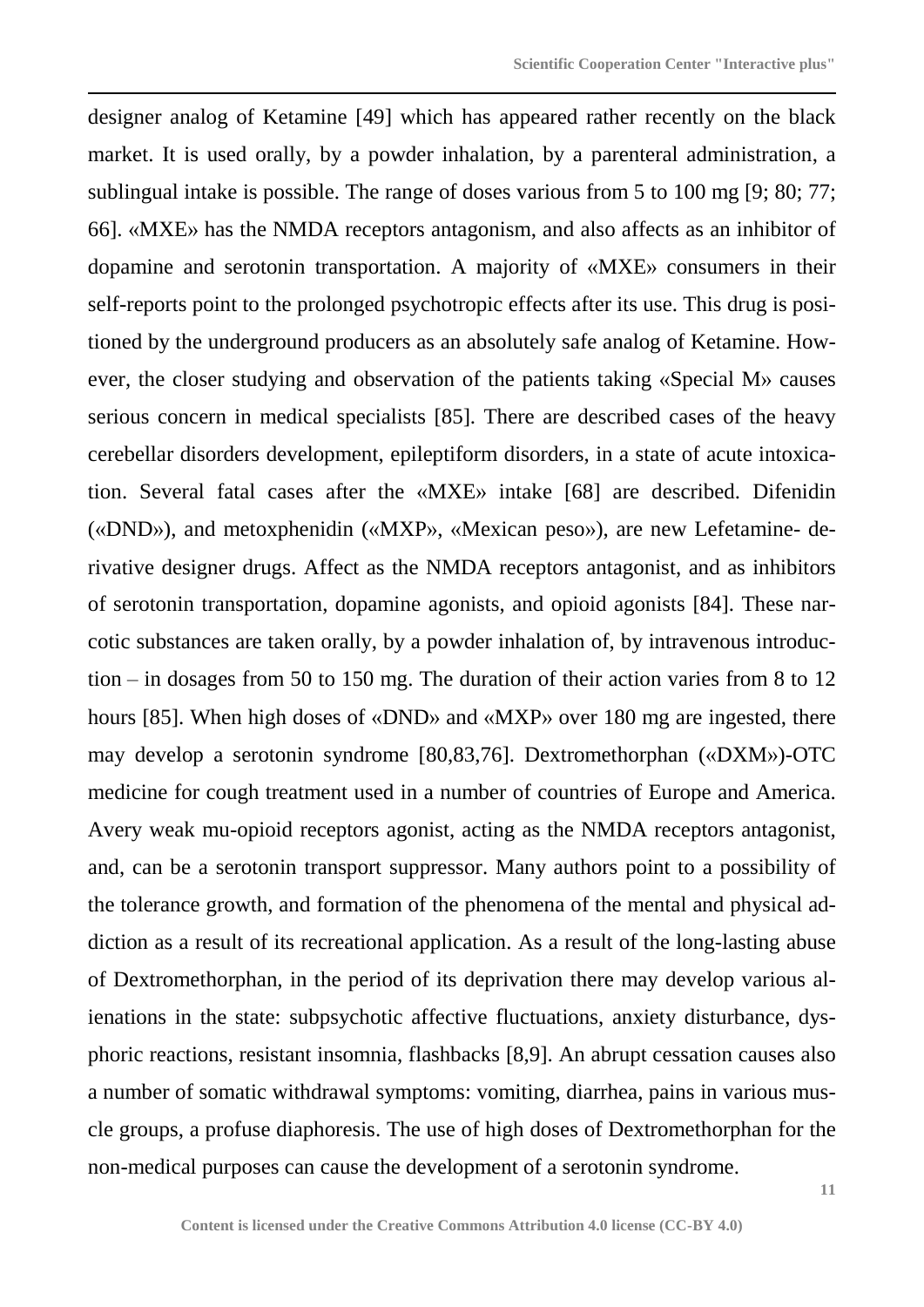### *Resume*

The number of new psychoactive substances appearing on the black market grows from year to year. Psychiatrists and narcology experts are seriously challenged by a difficult laboratory identification of these substances. The use of new psychoactive substance causes an imbalance of neurotransmitters that leads to the development of psychopathological disorders. The emergence of psychotic disorders is most often bound to: 1) strengthening of dopamine; 2) activation of cannabinoid CB1-receptors; 3) activation of 5-HT2A receptors; 4) the fissile antagonism related to NMDA receptors; 5) activation of k-opioid receptors. Children, teenagers, persons suffering from different mental disorders are the most vulnerable to the new threats of designer drugs distribution. This part of the population, by means of web technologies, can fall a victim of black sellers of illegal online stores where new surfactants are represented as completely safe for health. A particular knowledge concerning new surfactants can be gained at specialized Internet forums which, despite blocking, continue working. It should be clear that the knowledge about new psychoactive substance mechanism of action, gained from the Internet, without independent check, and independent clinical trials, cannot claim reliability. Consumers of the psychoactive substances more often seek medical care only in medical emergencies, though concealing the fact of surfactant intake; at the same time the padding complexity for physicians is created by the negative laboratory tests on the commonly used surfactants, with the available clinical manifestations. This circumstance creates difficulties in the choice of the therapy tactics when the state of one or another psychopathological disorder is developing. In view of the new SAS pharmacology and toxicology uncertainty, benzodiazepines can be the medicines of choice in this situation. In case of poor effect of the benzodiazepines use, neuroleptics can be applied as the padding medicines.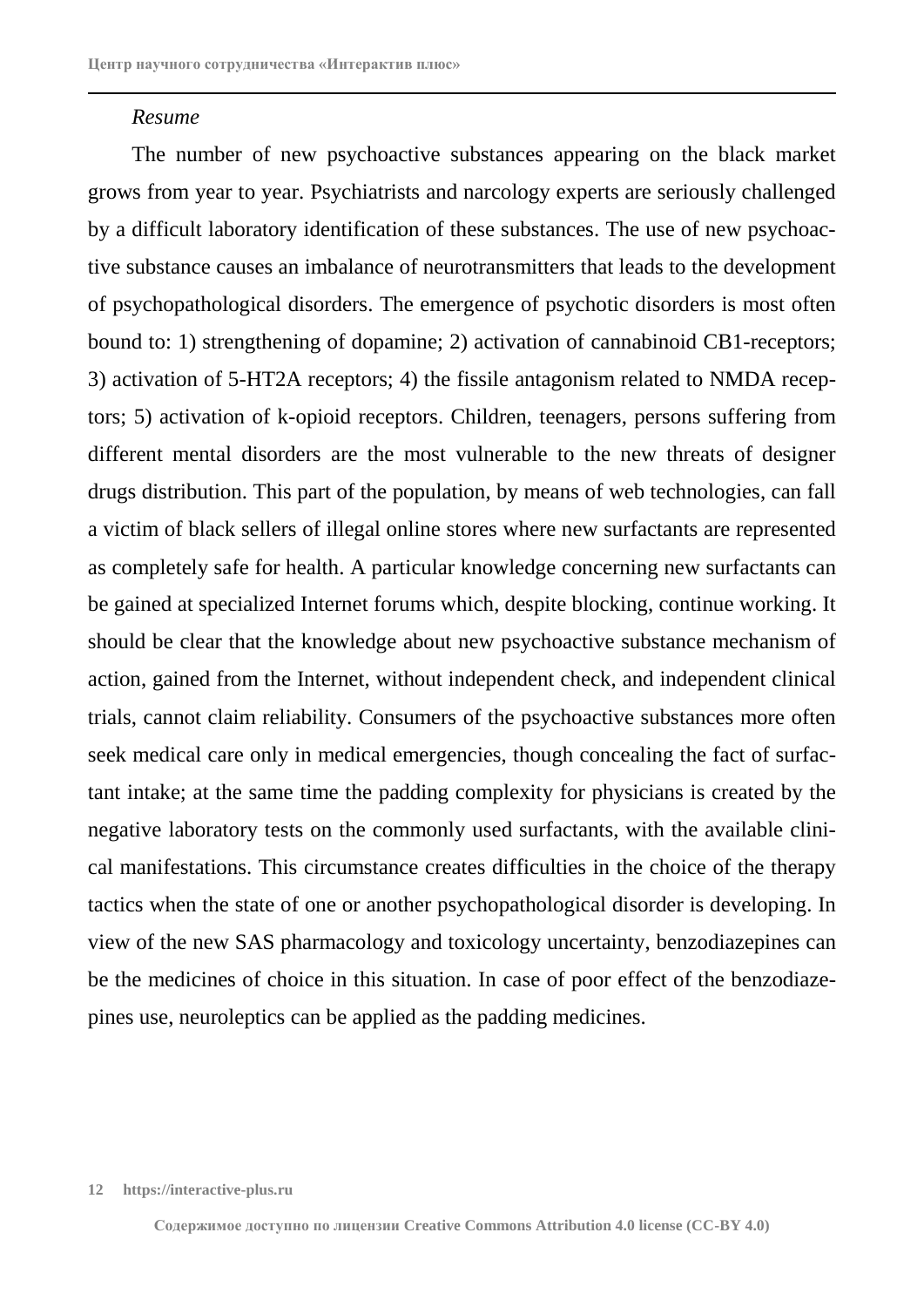## *Список литературы*

1. European Monitoring Centre for Drugs and Drug Addiction. EMCDDA-Europol 2013 annual report on the implementation of council decision 2005/387/JHA. – 2014.

2. United Nations Office on Drugs and Crime. Global Synthetic Drugs Assessment: Amphetamine-type Stimulants and New Psychoactive Substances. – United Nations Office on Drugs and Crime, 2014.

3. Nelson M. E., Bryant S. M., Aks S. E. Emerging drugs of abuse //Emergency Medicine Clinics. – 2014. – Т. 32. – №. 1. – С. 1–28.

4. Deluca P. et al. Identifying emerging trends in recreational drug use; outcomes from the Psychonaut Web Mapping Project //Progress in Neuro-Psychopharmacology and Biological Psychiatry. – 2012. – Т. 39. – №. 2. – С. 221–226.

5. Van Hout M. C., Bingham T. «Silk Road', the virtual drug marketplace: A single case study of user experiences //International Journal of Drug Policy. – 2013. – Т. 24. – №. 5. – С. 385–391.

6. Papanti D. et al. «Spiceophrenia»: a systematic overview of «Spice»-related psychopathological issues and a case report //Human Psychopharmacology: Clinical and Experimental. – 2013. – Т. 28. –  $N_2$ . 4. – С. 379–389.

7. Schifano F. Drug abuse: treatment and management //Substance Abuse Disorders. – 2009. – С. 53–74.

8. Schifano F. Novel psychoactive substances (NPS): clinical and pharmacological issues //Drugs and Alcohol Today. – 2015. – T. 15. –  $\mathbb{N}_2$ . 1. – C. 21–27.

9. Schifano F. Novel psychoactive substances also known as «legal highs' //Annual report of the Chief Medical Officer. – 2013.

10. Lonati D. et al. MAM-2201 (analytically confirmed) intoxication after «synthacaine» consumption //Annals of emergency medicine. – 2014. – T. 64. –  $\mathbb{N}_2$ . 6. – С. 629–632.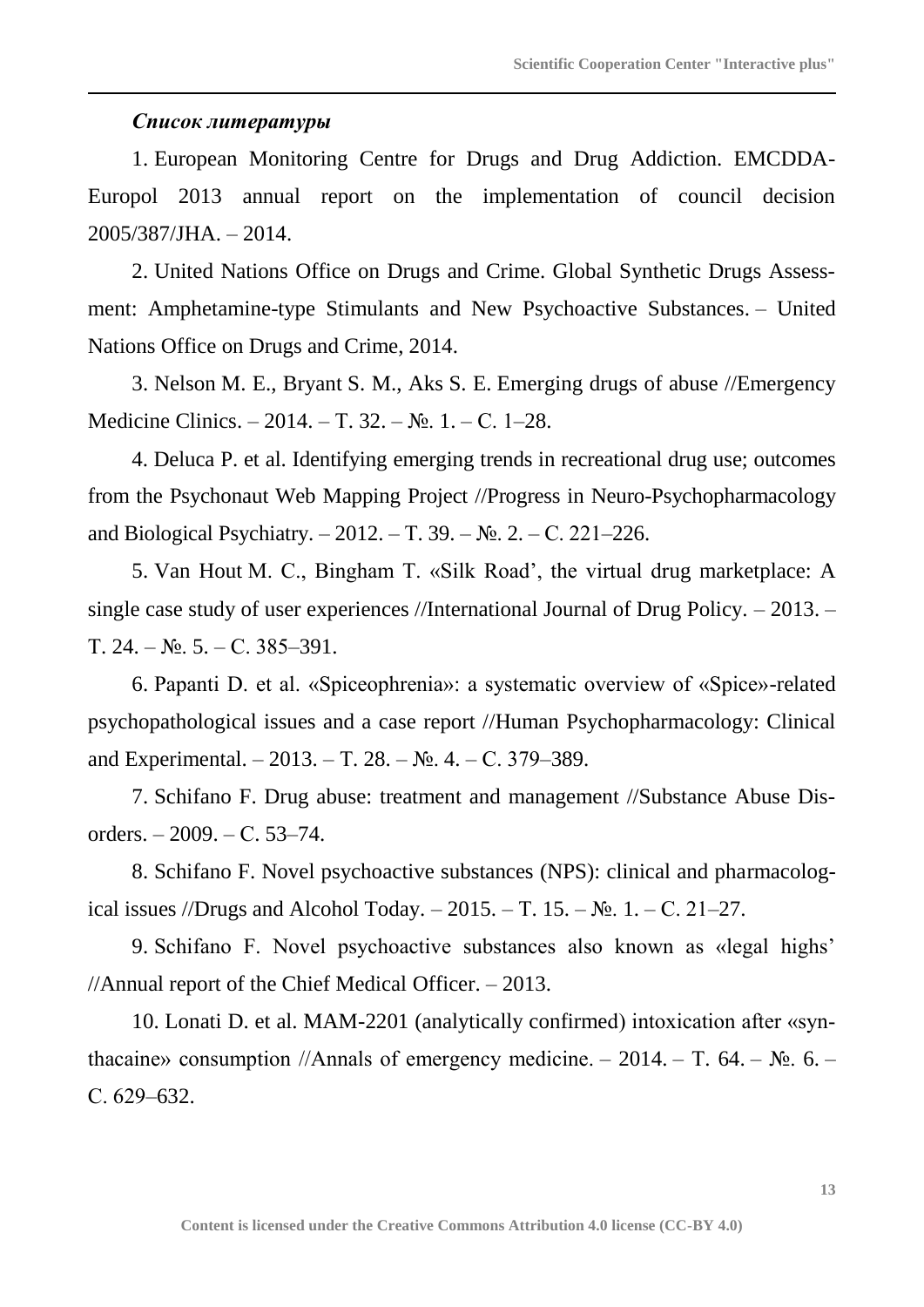11. Aranda E. et al. Use of novel psychoactive substances (NPS): a description of a harm reduction center in Barcelona //Res Adv Psychiatry. – 2014. – T. 1. –  $N_2$ . Suppl 1. – С. 36.

12. Vandrey R. et al. A survey study to characterize use of Spice products (synthetic cannabinoids) //Drug and alcohol dependence.  $-2012$ . – T. 120. – No. 1–3. – C. 238–241.

13. Kikura-Hanajiri R. et al. Changes in the prevalence of synthetic cannabinoids and cathinone derivatives in Japan until early 2012 //Forensic Toxicology. –  $2013. - T. 31. - N<sub>2</sub>. 1. - C. 44-53.$ 

14. Ogata J. et al. DNA sequence analyses of blended herbal products including synthetic cannabinoids as designer drugs //Forensic science international. – 2013. – Т. 227. – №. 1–3. – С. 33–41.

15. Park Y. et al. Identification of a new synthetic cannabinoid in a herbal mixture: 1-butyl-3-(2-methoxybenzoyl) indole //Forensic Toxicology. – 2013. – Т. 31. –  $N_{\text{2}}$ . 2. – C. 187–196.

16. Uchiyama N. et al. URB-754: a new class of designer drug and 12 synthetic cannabinoids detected in illegal products //Forensic science international. – 2013. – Т. 227. – №. 1–3. – С. 21–32.

17. Uchiyama N. et al. Two new synthetic cannabinoids, AM-2201 benzimidazole analog (FUBIMINA) and (4-methylpiperazin-1-yl) (1-pentyl-1H-indol-3-yl) methanone (MEPIRAPIM), and three phenethylamine derivatives, 25H-NBOMe 3, 4, 5-trimethoxybenzyl analog, 25B-NBOMe, and 2C-N-NBOMe, identified in illegal products //Forensic Toxicology. – 2014. – T. 32. –  $N_2$ . 1. – C. 105–115.

18. Uchiyama N. et al. Two new-type cannabimimetic quinolinyl carboxylates, QUPIC and QUCHIC, two new cannabimimetic carboxamide derivatives, ADB-FUBINACA and ADBICA, and five synthetic cannabinoids detected with a thiophene derivative α-PVT and an opioid receptor agonist AH-7921 identified in illegal products //Forensic Toxicology. – 2013. – Т. 31. – №. 2. – С. 223–240.

**<sup>14</sup> https://interactive-plus.ru**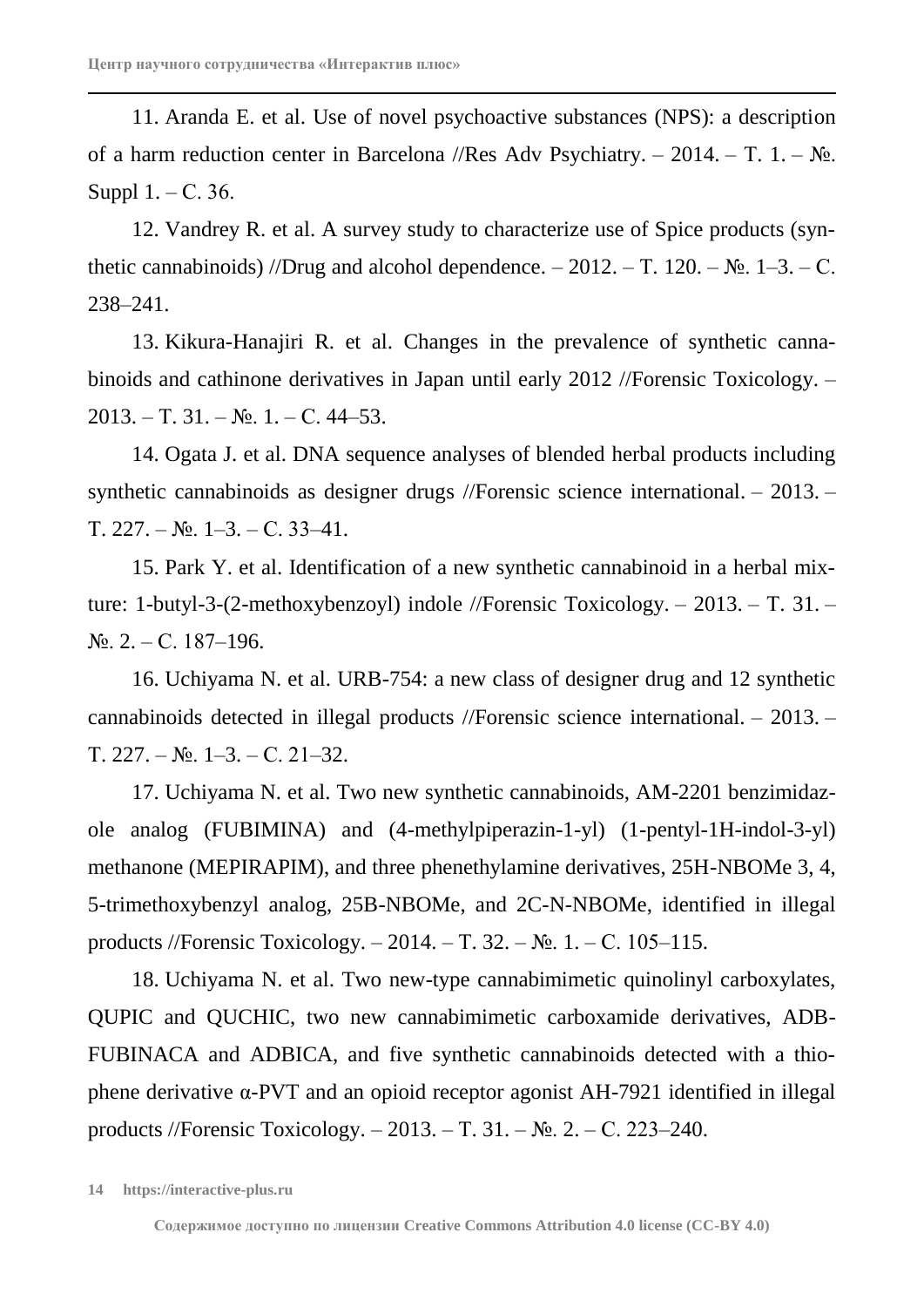19. Dresen S. et al. Monitoring of herbal mixtures potentially containing synthetic cannabinoids as psychoactive compounds //Journal of Mass Spectrometry. – 2010. – Т. 45. – №. 10. – С. 1186–1194.

20. Wurita A. et al. A large amount of new designer drug diphenidine coexisting with a synthetic cannabinoid 5-fluoro-AB-PINACA found in a dubious herbal product //Forensic Toxicology. – 2014. – Т. 32. – №. 2. – С. 331–337.

21. Choi H. et al. Simultaneous analysis of synthetic cannabinoids in the materials seized during drug trafficking using GC-MS //Analytical and bioanalytical chemistry. – 2013. – Т. 405. – №. 12. – С. 3937–3944.

22. Fattore L., Fratta W. Beyond THC: the new generation of cannabinoid designer drugs //Frontiers in behavioral neuroscience.  $-2011$ .  $-$  T. 5.  $-$  C. 60.

23. Brents L. K., Prather P. L. The K2/Spice phenomenon: emergence, identification, legislation and metabolic characterization of synthetic cannabinoids in herbal incense products //Drug metabolism reviews. – 2014. – T. 46. –  $N_2$ . 1. – C. 72–85.

24. Pertwee R. G. Receptors and channels targeted by synthetic cannabinoid receptor agonists and antagonists //Current medicinal chemistry. – 2010. – T. 17. –  $\mathbb{N}_2$ . 14. – С. 1360–1381.

25. Papanti D. et al. «Noids» in a nutshell: everything you (don't) want to know about synthetic cannabimimetics //Advances in Dual Diagnosis. – 2014. – T. 7. –  $N_2$ .  $3. - C. 137 - 148.$ 

26. Fišar Z. Inhibition of monoamine oxidase activity by cannabinoids //Naunyn-Schmiedeberg's archives of pharmacology. – 2010. – T. 381. –  $\mathbb{N}_2$ . 6. – C. 563–572.

27. Morgan D. et al. Molecular and behavioral pharmacology of two novel orally-active 5HT2 modulators: potential utility as antipsychotic medications //Neuropharmacology. – 2013. – Т. 72. – С. 274–281.

28. Halberstadt A. L. Recent advances in the neuropsychopharmacology of serotonergic hallucinogens //Behavioural brain research. – 2015. – Т. 277. – С. 99–120.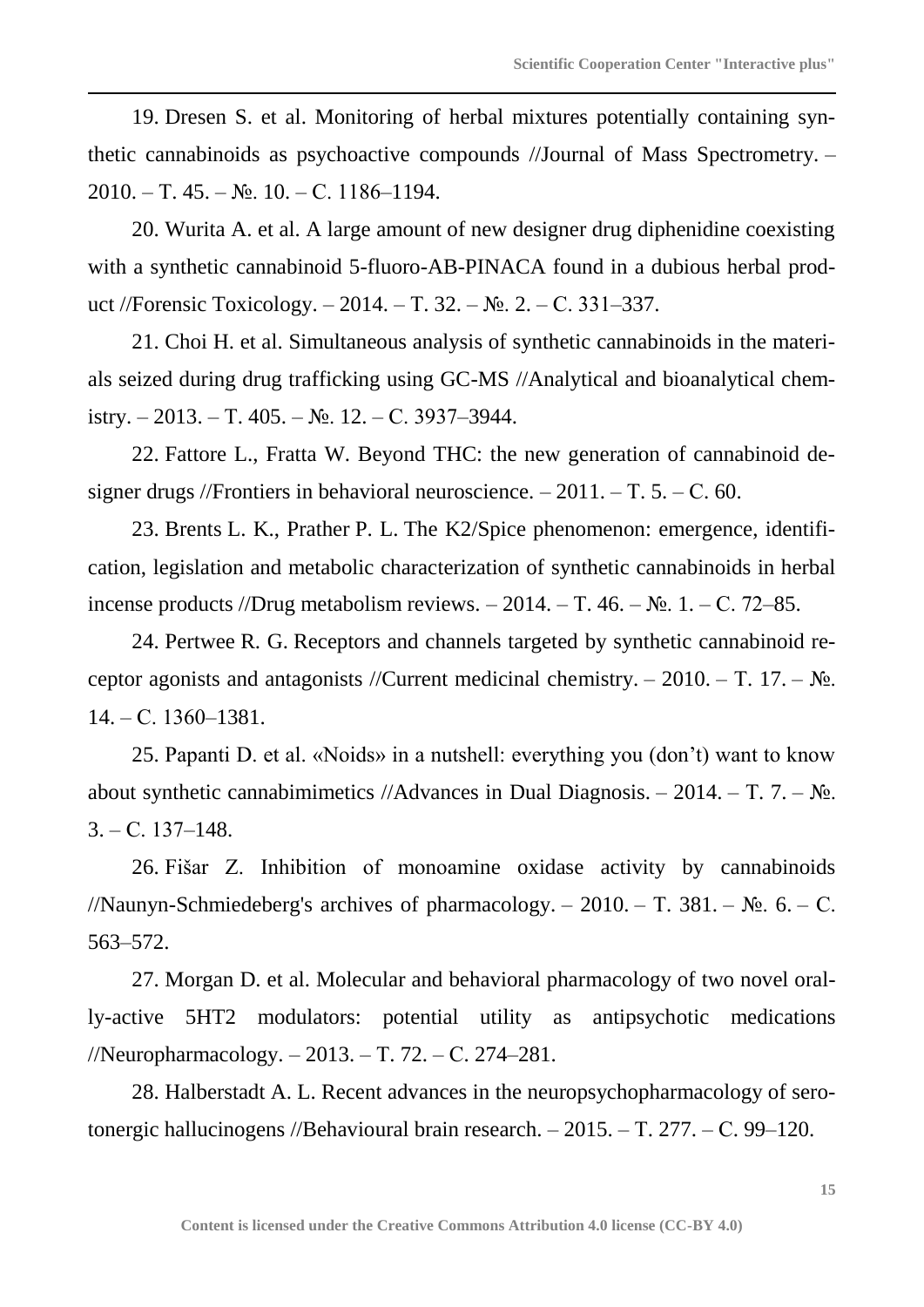29. Wells D. L., Ott C. A. The «new» marijuana //Annals of Pharmacotherapy. –  $2011. - T. 45. - N<sub>2</sub>. 3. - C. 414-417.$ 

30. Yip L., Dart R. C. Is there something more about synthetic cannabinoids? //Forensic Toxicology. – 2014. – Т. 32. – №. 2. – С. 340–341.

31. Wilkinson S. M., Banister S. D., Kassiou M. Bioisosteric fluorine in the clandestine design of synthetic cannabinoids //Australian Journal of Chemistry. –  $2015. - T. 68. - N_{2}$ . 1. – C. 4–8.

32. Hermanns-Clausen M. et al. Acute toxicity due to the confirmed consumption of synthetic cannabinoids: clinical and laboratory findings //Addiction. – 2013. – Т. 108. – №. 3. – С. 534–544.

33. Spaderna M., Addy P. H., D'Souza D. C. Spicing things up: synthetic cannabinoids //Psychopharmacology. – 2013. – Т. 228. – №. 4. – С. 525–540.

34. Winstock A. R., Barratt M. J. The 12-month prevalence and nature of adverse experiences resulting in emergency medical presentations associated with the use of synthetic cannabinoid products //Human Psychopharmacology: Clinical and Experimental. – 2013. – Т. 28. – №. 4. – С. 390–393.

35. Freeman M. J. et al. Ischemic stroke after use of the synthetic marijuana «spice» //Neurology. – 2013. – T. 81. –  $N_2$ . 24. – C. 2090–2093.

36. Mir A. et al. Myocardial infarction associated with use of the synthetic cannabinoid K2 //Pediatrics. – 2011. – Т. 128. – №. 6. – С. e1622-e1627.

37. Murphy T. D. et al. Acute kidney injury associated with synthetic cannabinoid use-multiple states, 2012 //MMWR. Morbidity and mortality weekly report. –  $2013. - T. 62. - N_2. 6. - C. 93.$ 

38. Saito T. et al. A fatal case of MAM-2201 poisoning //Forensic Toxicology. – 2013. – Т. 31. – №. 2. – С. 333–337.

39. Shanks K. G., Dahn T., Terrell A. R. Detection of JWH-018 and JWH-073 by UPLC-MS-MS in postmortem whole blood casework //Journal of Analytical Toxicology. – 2012. – Т. 36. – №. 3. – С. 145–152.

**<sup>16</sup> https://interactive-plus.ru**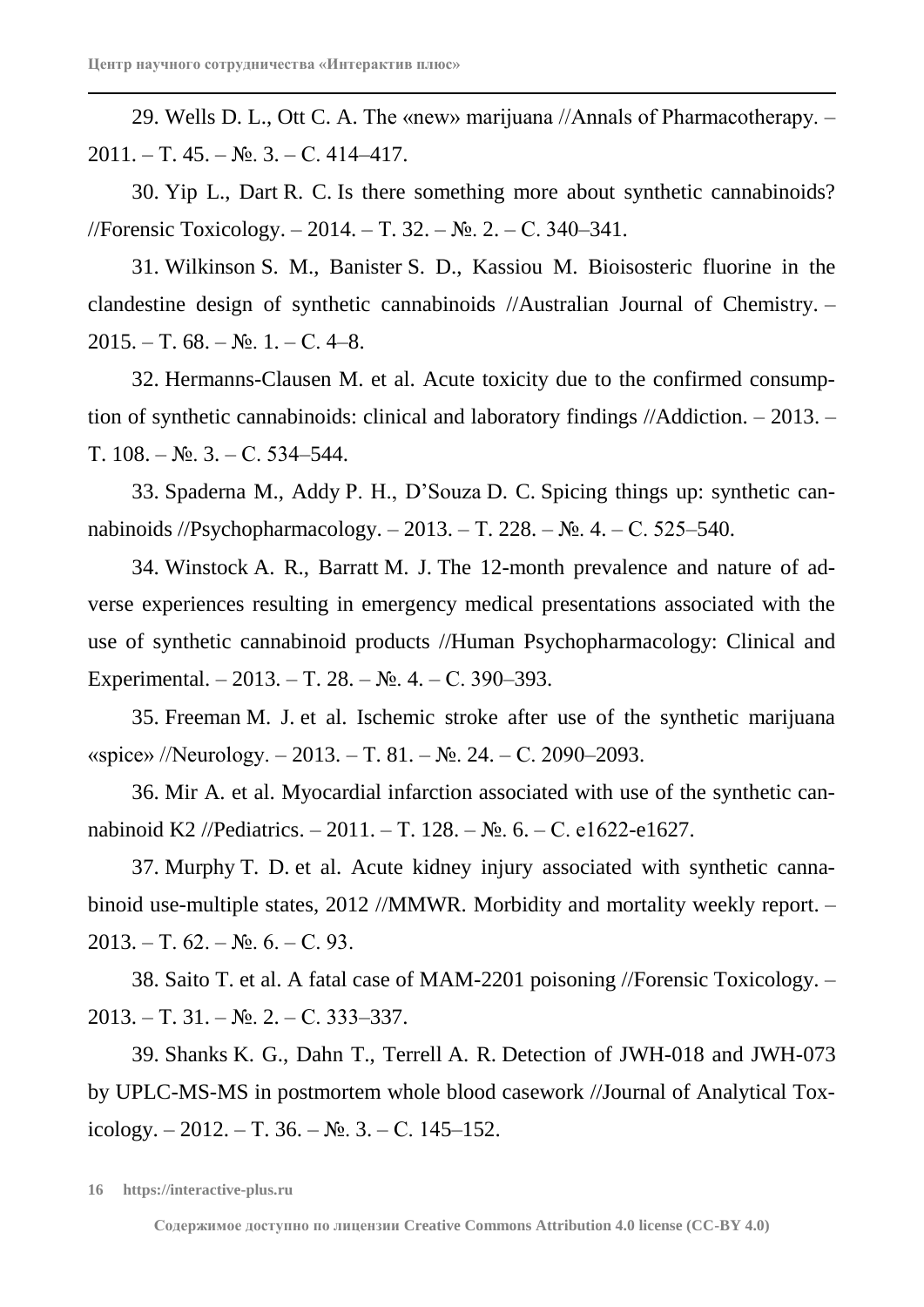40. Schaefer N. et al. A fatal case involving several synthetic cannabinoids //Toxichem Krimtech. – 2013. – Т. 80. – №. Spec Iss. – С. 248–251.

41. Savasman C. M. et al. Two fatalities due to the use of synthetic cannabinoids alone //66th Annual Meeting of the American Academy of Forensic Sciences, Seattle. Denver: Publication Printers Inc. – 2014. – Т. 316.

42. Patton A. L. et al. K2 toxicity: fatal case of psychiatric complications following AM2201 exposure //Journal of forensic sciences.  $-2013$ . – T. 58. – No. 6. – C. 1676–1680.

43. Behonick G. et al. Four postmortem case reports with quantitative detection of the synthetic cannabinoid, 5F-PB-22 //Journal of analytical toxicology. – 2014. – Т. 38. – №. 8. – С. 559–562.

44. Corkery J. et al. Drug-related deaths in the UK: January-December 2012  $//$ Annual report.  $-2013$ .

45. Elliott S., Evans J. A 3-year review of new psychoactive substances in casework //Forensic science international. – 2014. – Т. 243. – С. 55–60.

46. Kronstrand R. et al. Toxicological findings of synthetic cannabinoids in recreational users //Journal of analytical toxicology.  $-2013$ . – T. 37. – No. 8. – C. 534–541.

47. Rosenbaum C. D. et al. K2 & Spice abusers: a case series of clinical and laboratory findings //CLINICAL TOXICOLOGY. – 52 VANDERBILT AVE, NEW YORK, NY 10017 USA: INFORMA HEALTHCARE, 2011.-Т. 49. – №. 6. – С. 528–528.

48. Wikström M. et al. An accidental fatal intoxication with methoxetamine //Journal of analytical toxicology. – 2012. – T. 37. –  $\mathbb{N}_2$ . 1. – C. 43–46.

49. Gunderson E. W. et al. «Spice» and «K2» herbal highs: a case series and systematic review of the clinical effects and biopsychosocial implications of synthetic cannabinoid use in humans //The American journal on addictions. – 2012. – Т. 21. –  $N_2$ , 4. – C. 320–326.

50. Nacca N. et al. The synthetic cannabinoid withdrawal syndrome //Journal of addiction medicine. – 2013. – Т. 7. –  $N_2$ . 4. – С. 296–298.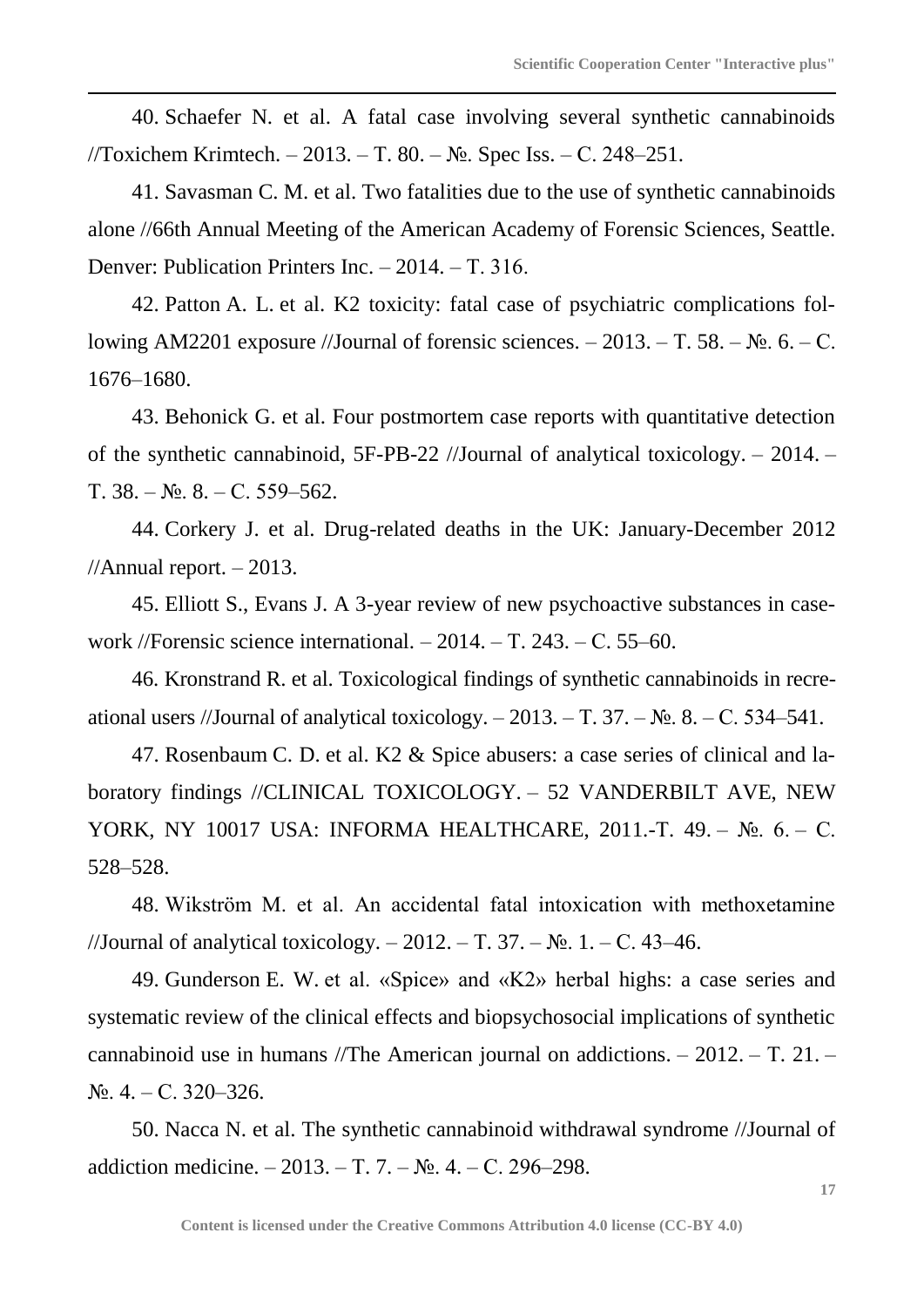51. Rominger A. et al. Effects of acute detoxification of the herbal blend «Spice Gold» on dopamine D2/3 receptor availability: a [18F] fully pride PET study //European Neuropsychopharmacology. – 2013. – Т. 23. – №. 11. – С. 1606–1610.

52. Zimmermann U. S. et al. Withdrawal phenomena and dependence syndrome after the consumption of «spice gold» //Deutsches Ärzteblatt International. – 2009. – Т. 106. – №. 27. – С. 464.

53. Celofiga A., Koprivsek J., Klavz J. Use of synthetic cannabinoids in patients with psychotic disorders: case series //Journal of dual diagnosis. – 2014. – T. 10. –  $N_{\Omega}$ , 3. – C. 168–173.

54. Oluwabusi O. O. et al. Synthetic cannabinoid-induced psychosis: two adolescent cases //Journal of child and adolescent psychopharmacology. – 2012. – Т.  $22. - N_2$ . 5. – C. 393–395.

55. Papaseit E. et al. Human pharmacology of mephedrone: A dose-finding pilot study //Abstracts/Drug and Alcohol Dependence. – 2015. – Т. 146. – С. e34-e117.

56. Schifano F., Corkery J., Ghodse A. H. Suspected and confirmed fatalities associated with mephedrone (4-methylmethcathinone, «meow meow») in the United Kingdom //Journal of clinical psychopharmacology. – 2012. – T. 32. –  $\mathbb{N}_2$ . 5. – C. 710–714.

57. Corkery J. M., Schifano F., Ghodse A. H. Mephedrone-related fatalities in the United Kingdom: contextual, clinical and practical issues //Pharmacology. – Intech Open, 2012.

58. Corkery J. M. et al. «Bundle of fun or «bunch of problems»? Case series of khat-related deaths in the UK //Drugs: education, prevention and policy.  $-2011$ .  $-$  T.  $18. - N_2$ . 6. – C. 408–425.

59. Loi B. et al. Deaths of individuals aged 16–24 years in the UK after using mephedrone //Human Psychopharmacology: Clinical and Experimental. – 2015. – T.  $30. - N_2$ . 4. – C. 225–232.

**18 https://interactive-plus.ru** 60. Warrick B. J. et al. Lethal serotonin syndrome after methylone and butylone ingestion //Journal of Medical Toxicology. – 2012. – T. 8. –  $N_2$ . 1. – C. 65–68.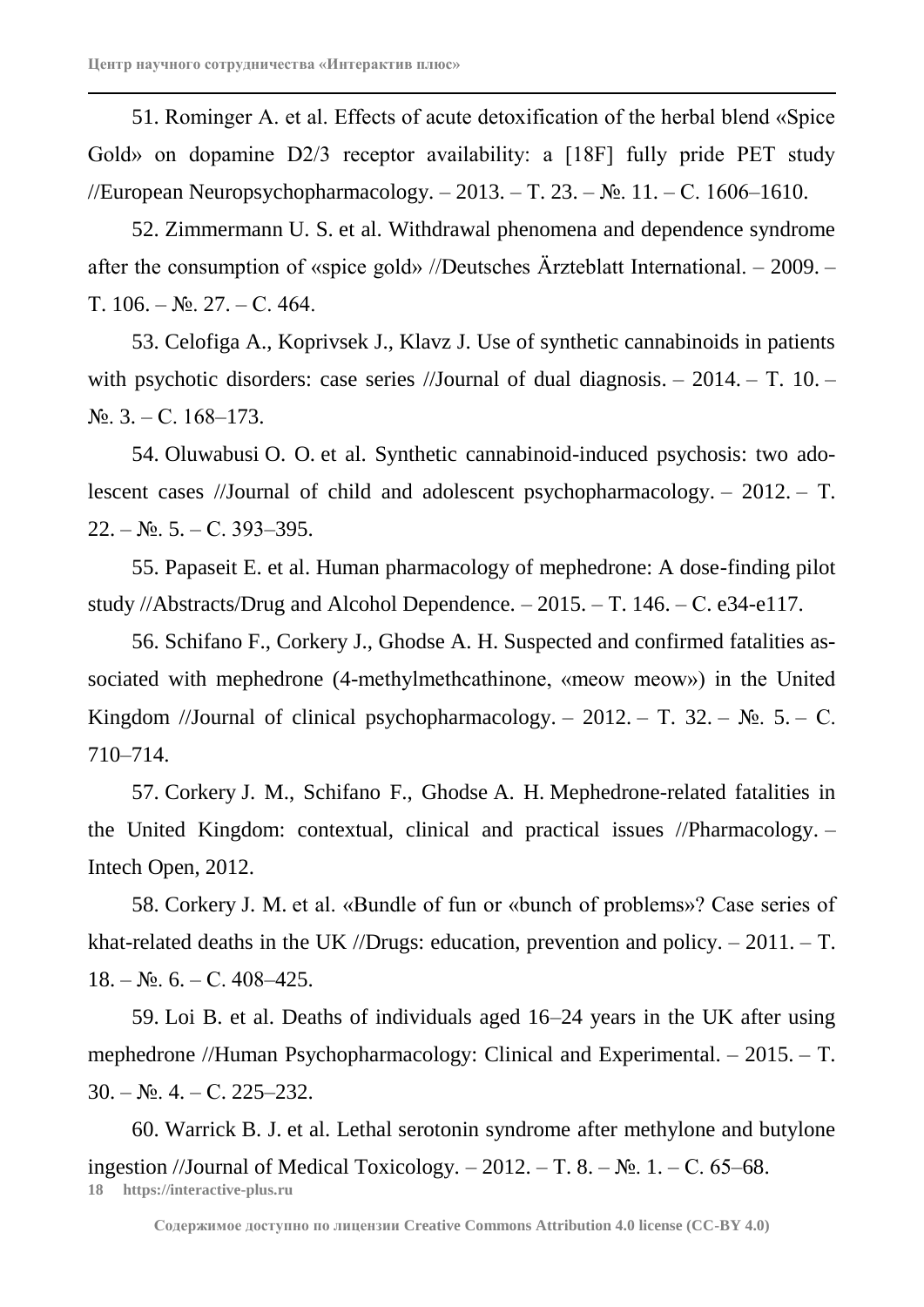61. Schifano F. et al. Mephedrone (4-methylmethcathinone; «meow meow»): chemical, pharmacological and clinical issues //Psychopharmacology. – 2011. – Т.  $214. - N_2$ . 3. – C. 593–602.

62. Bosak A., LoVecchio F., Levine M. Recurrent seizures and serotonin syndrome following «2C-I» ingestion //Journal of medical toxicology. – 2013. – Т. 9. –  $N_2$ , 2. – C. 196–198.

63. Topeff J. M. et al. A case series of symptomatic patients, including one fatality, following 2C-E exposure //Clinical Toxicology. – 52 VANDERBILT AVE, NEW YORK, NY 10017 USA: INFORMA HEALTHCARE, 2011. – T. 49. – №.  $6. - C. 526 - 526.$ 

64. Schifano F. et al. Comparison between amphetamine/methylamphetamine and ecstasy (MDMA, MDEA, MDA, 4-MTA) mortality data in the UK (1997–2007) //Neuropsychobiology. –  $2010$ . – T. 61. – No. 3. – C. 122–30.

65. Winstock A., Schifano F. Disorders relating to the use of ecstasy, other «party drugs» and khat //New Oxford textbook of psychiatry. – 2009. – С. 3.5.

66. Corazza O. et al. Designer drugs on the internet: a phenomenon out-ofcontrol? The emergence of hallucinogenic drug Bromo-Dragonfly //Current clinical pharmacology.  $-2011$ . – T. 6. – No. 2. – C. 125–129.

67. Bersani F. S. et al. 25C-NBOMe: preliminary data on pharmacology, psychoactive effects, and toxicity of a new potent and dangerous hallucinogenic drug //BioMed Research International. – 2014. – Т. 2014.

68. Lindeman E. et al. MT-45-en livsfarlig och potentiellt ototoxisk internetdrog //Lakartidningen. – 2014. – Т. 111. – С. CZR4.

69. Shulgin A., Shulgin A. TIHKAL: the continuation. – Berkeley: Transform Press, 1997. – Т. 546.

70. Sanders B. et al. «Research chemicals»: tryptamine and phenethylamine use among high-risk youth //Substance use and misuse. –  $2008$ . – T. 43. –  $\mathcal{N}_2$ . 3–4. – C. 389–402.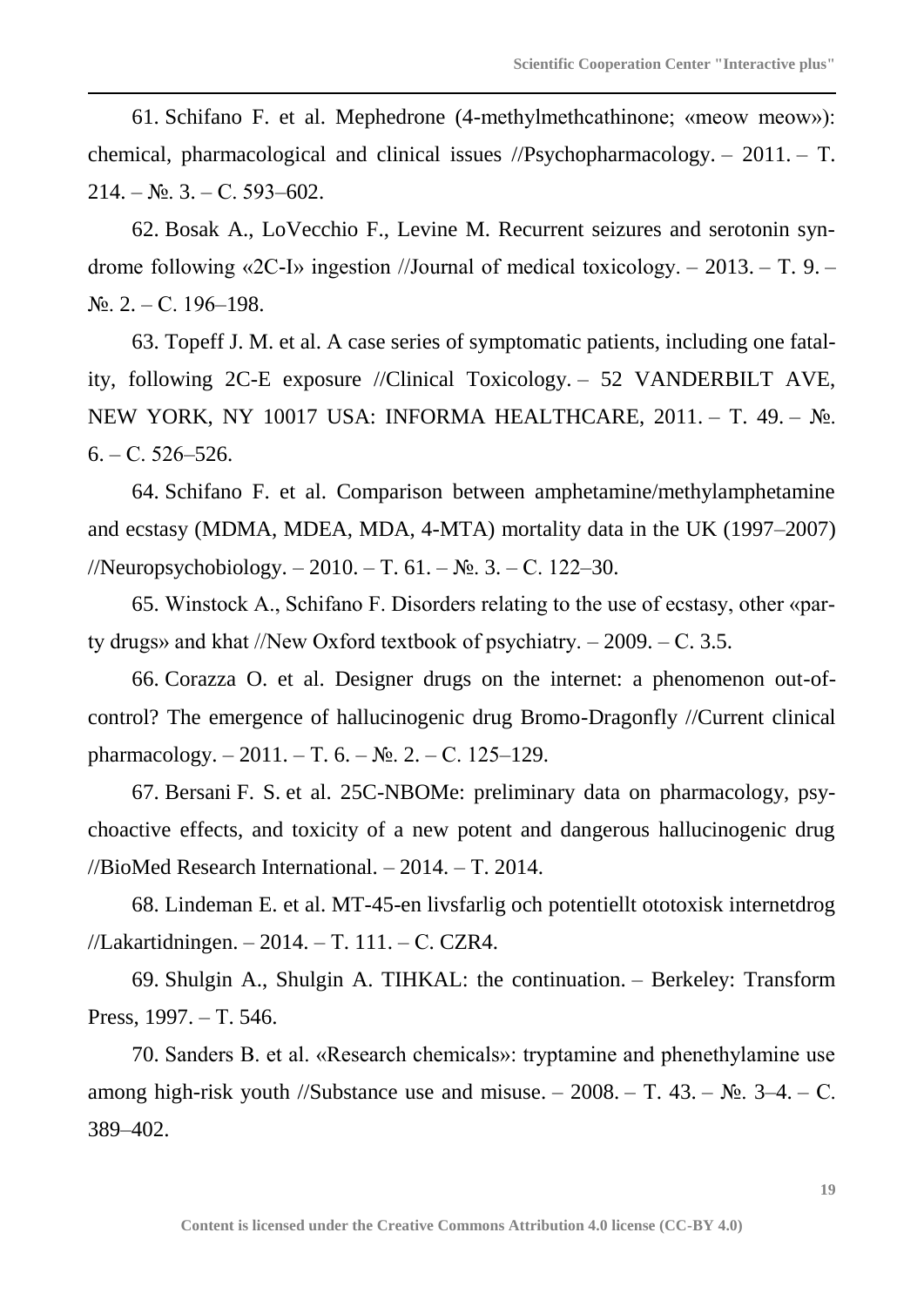71. Arunotayanun W. et al. An analysis of the synthetic tryptamines AMT and 5-MeO-DALT: emerging «novel psychoactive drugs' //Bioorganic & medicinal chemistry letters. – 2013. – Т. 23. – №. 11. – С. 3411–3415.

72. Collins M. Some new psychoactive substances: Precursor chemicals and synthesis-driven end-products //Drug testing and analysis.  $-2011$ .  $-\mathrm{T}$ . 3.  $-\mathrm{Ne}$ .  $7-8$ .  $-$ С. 404–416.

73. Lessin A. W., Long R. F., Parkes M. W. Central stimulant actions of  $\alpha$ -alkyl substituted tryptamines in mice //British journal of pharmacology and chemotherapy. – 1965. – Т. 24. –  $\mathbb{N}_{2}$ . 1. – С. 49–67.

74. Dargan P., Wood D. (ed.). Novel psychoactive substances: classification, pharmacology and toxicology. – Academic Press, 2013.

75. Cozzi N. V. et al. Dimethyltryptamine and other hallucinogenic tryptamines exhibit substrate behavior at the serotonin uptake transporter and the vesicle monoamine transporter //Journal of neural transmission.  $-2009$ . – T. 116. – No. 12. – C. 1591.

76. Fantegrossi W. E., Murnane K. S., Reissig C. J. The behavioral pharmacology of hallucinogens //Biochemical pharmacology. –  $2008. - T. 75. - N_2. 1. - C. 17-33.$ 

77. Nichols D. E. Hallucinogens //Pharmacology & therapeutics. – 2004. – Т.  $101. - N_{\Omega}$ , 2. – C. 131–181.

78. Fontanilla D. et al. The hallucinogen N, N-dimethyltryptamine (DMT) is an endogenous sigma-1 receptor regulator //Science. – 2009. – Т. 323. – №. 5916. – С. 934–937.

79. Sogawa C. et al. 5-Methoxy-N, N-diisopropyltryptamine («Foxy»), a selective and high affinity inhibitor of serotonin transporter //Toxicology letters. – 2007. –  $T. 170. - N_2$ .  $1. - C. 75-82$ .

80. Ujváry I. Psychoactive natural products: overview of recent developments //Annali dell'Istituto superiore di sanita.  $-2014$ .  $-$  T. 50.  $-$  C. 12–27.

81. Lyttle T., Goldstein D., Gartz J. Bufo toads and bufotenine: fact and fiction surrounding an alleged psychedelic //Journal of Psychoactive Drugs. – 1996. – T.  $28. - N_2$ . 3. – C. 267–290.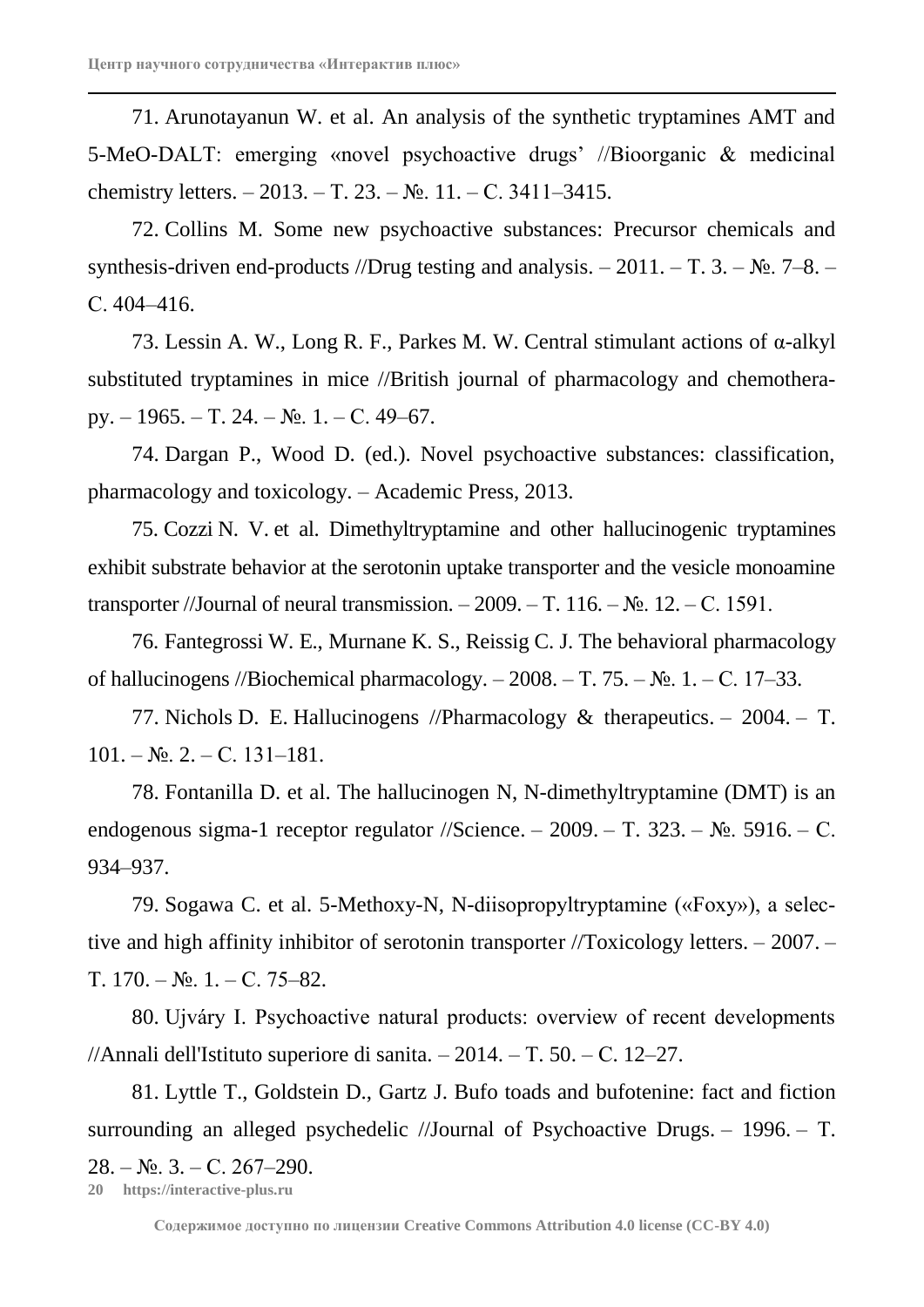82. Wilcox J. Psychoactive properties of alpha-methyltryptamine: analysis from self-reports of users //Journal of psychoactive drugs. – 2012. – T. 44. –  $\mathbb{N}_2$ . 3. – C. 274–276.

83. Morris H., Wallach J. From PCP to MXE: a comprehensive review of the non-medical use of dissociative drugs //Drug testing and analysis. – 2014. – T. 6. – №. 7–8. – С. 614–632.

84. Kersten B. P., McLaughlin M. E. Toxicology and management of novel psychoactive drugs //Journal of pharmacy practice.  $-2015. - T. 28. - N_2. 1. - C. 50-65.$ 

85. Schifano F. et al. Novel psychoactive substances of interest for psychiatry //World Psychiatry. – 2015. – Т. 14. – №. 1. – С. 15–26.

86. Анцыборов А. В., Асадуллин А. Р. Психоактивные эффекты и токсические реакции, связанные с употреблением мефедрона и метилона (обзор литературы) //Интерактивная наука. – 2017. – №. 19.

87. Анцыборов А. В., Мрыхин В. В. Синтетические катиноны «Соли для ванн»: механизм действия, токсикологические аспекты, клиника, формирование зависимости //Интерактивная наука. – 2017. –  $N_2$ . 15.

88. Мрыхин В. В., Анцыборов А. В. Психиатрические аспекты употребления дизайнерских наркотиков и новых психоактивных веществ //Интерактивная наука. – 2017. – №. 12.

89. Анцыборов А. В., Мрыхин В. В. Синтетические каннабиноиды: распространённость, механизмы формирования зависимости, психические нарушения, связанные с употреблением. Современное состояние проблемы //Интерактивная наука. – 2017. – №. 14.

# *References*

1. European Monitoring Centre for Drugs and Drug Addiction. EMCDDA-Europol 2013 annual report on the implementation of council decision 2005.

2. (2014). United Nations Office on Drugs and Crime. Global Synthetic Drugs Assessment: Amphetamine-type Stimulants and New Psychoactive Substances. Drugs and Crime.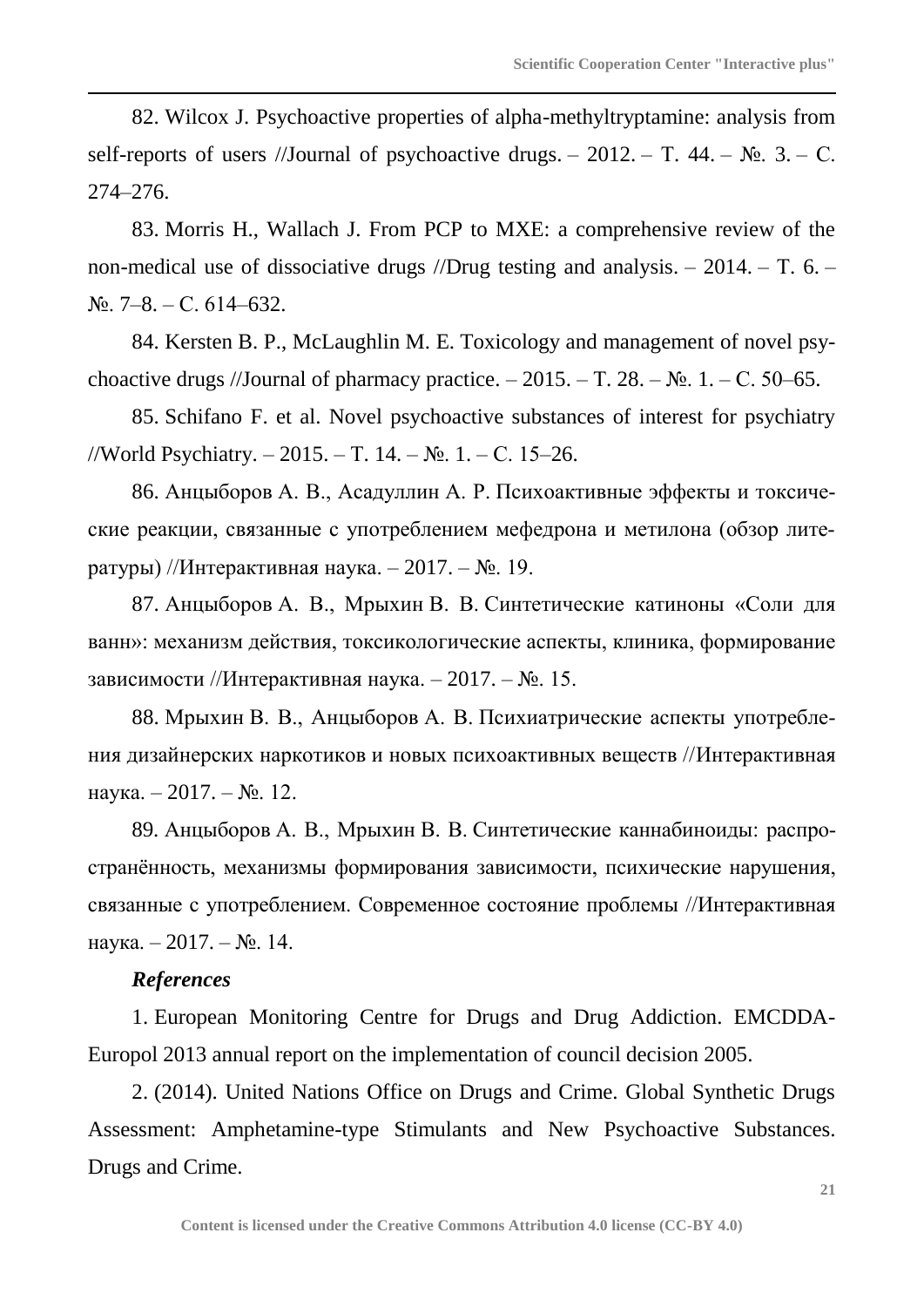3. Nelson, M. E., Bryant, S. M., & Aks, S. E. (2014). Emerging drugs of abuse. *Emergency Medicine Clinics, T. 32*, *1*, 1-28.

4. Deluca, P. (2012). et al. Identifying emerging trends in recreational drug use; outcomes from the Psychonaut Web Mapping Project. *Progress in Neuro-Psychopharmacology and Biological Psychiatry, T. 39*, *2*, 221-226.

5. Hout, M. C., & Bingham, T. (2013). Van, "Silk Road', the virtual drug marketplace: A single case study of user experiences. *International Journal of Drug Policy, T. 24*, *5*, 385-391.

6. Papanti, D. (2013). et al. "Spiceophrenia": a systematic overview of "Spice" related psychopathological issues and a case report. *Human Psychopharmacology: Clinical and Experimental, T. 28*, *4*, 379-389.

7. Schifano, F. (2009). Drug abuse: treatment and management. *Substance Abuse Disorders, S. 53*.

8. Schifano, F. (2015). Novel psychoactive substances (NPS): clinical and pharmacological issues. *Drugs and Alcohol Today, T. 15*, *1*, 21-27.

9. Schifano, F. (2013). Novel psychoactive substances also known as "legal highs'. *Annual report of the Chief Medical Officer*.

10. Lonati, D. (2014). et al. MAM-2201 (analytically confirmed) intoxication after "synthacaine" consumption. *Annals of emergency medicine, T. 64*, *6*, 629-632.

11. Aranda, E. (2014). et al. Use of novel psychoactive substances (NPS): a description of a harm reduction center in Barcelona. *Res Adv Psychiatry, T. 1*, *1*, 36.

12. Vandrey, R. (2012). et al. A survey study to characterize use of Spice products (synthetic cannabinoids). *Drug and alcohol dependence, T. 120*, *1*, 238-241.

13. Kikura-Hanajiri, R. (2013). et al. Changes in the prevalence of synthetic cannabinoids and cathinone derivatives in Japan until early 2012. *Forensic Toxicology, T. 31*, *1*, 44-53.

14. Ogata, J. (2013). et al. DNA sequence analyses of blended herbal products including synthetic cannabinoids as designer drugs. *Forensic science international, T.* 

## *227*, *1*, 33-41.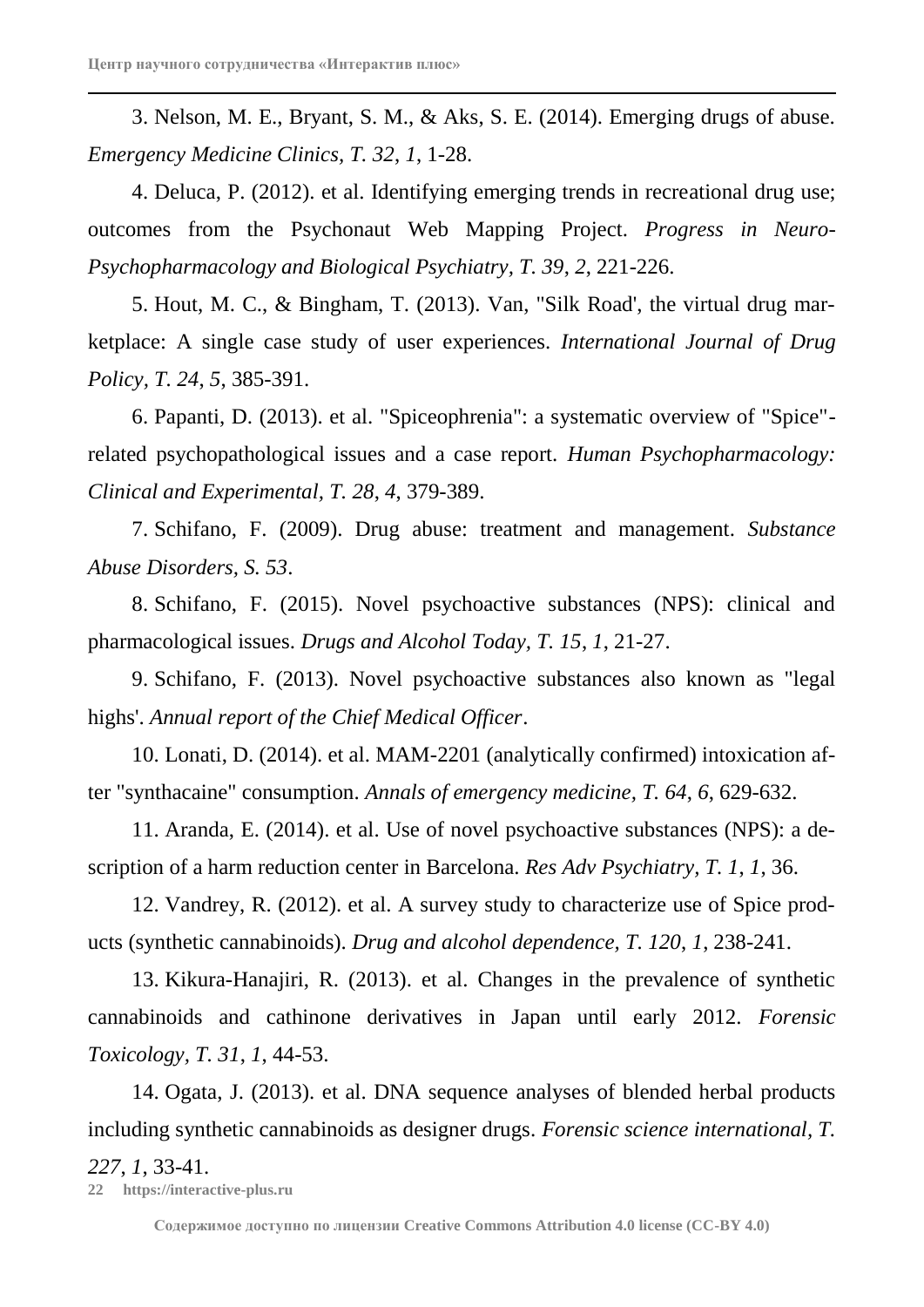15. Park, Y. (2013). et al. Identification of a new synthetic cannabinoid in a herbal mixture: 1-butyl-3-(2-methoxybenzoyl) indole. *Forensic Toxicology, T. 31*, *2*, 187-196.

16. Uchiyama, N. (2013). et al. URB-754: a new class of designer drug and 12 synthetic cannabinoids detected in illegal products. *Forensic science international, T. 227*, *1*, 21-32.

17. Uchiyama, N. (2014). et al. Two new synthetic cannabinoids, AM-2201 benzimidazole analog (FUBIMINA) and (4-methylpiperazin-1-yl) (1-pentyl-1Hindol-3-yl) methanone (MEPIRAPIM), and three phenethylamine derivatives, 25H-NBOMe 3, 4, 5-trimethoxybenzyl analog, 25B-NBOMe, and 2C-. *Forensic Toxicology, T. 32*, *1*, 105-115.

18. Uchiyama, N. (2013). et al. Two new-type cannabimimetic quinolinyl carboxylates, QUPIC and QUCHIC, two new cannabimimetic carboxamide derivatives, ADB-FUBINACA and ADBICA, and five synthetic cannabinoids detected with a thiophene derivative a-PVT and an opioid receptor agonis. *Forensic Toxicology, T. 31*, *2*, 223-240.

19. Dresen, S. (2010). et al. Monitoring of herbal mixtures potentially containing synthetic cannabinoids as psychoactive compounds. *Journal of Mass Spectrometry, T. 45*, *10*, 1186-1194.

20. Wurita, A. (2014). et al. A large amount of new designer drug diphenidine coexisting with a synthetic cannabinoid 5-fluoro-AB-PINACA found in a dubious herbal product. *Forensic Toxicology, T. 32*, *2*, 331-337.

21. Choi, H. (2013). et al. Simultaneous analysis of synthetic cannabinoids in the materials seized during drug trafficking using GC-MS. *Analytical and bioanalytical chemistry, T. 405*, *12*, 3937-3944.

22. Fattore, L., & Fratta, W. (2011). Beyond THC: the new generation of cannabinoid designer drugs. *Frontiers in behavioral neuroscience, T. 5*, 60.

23. Brents, L. K., & Prather, P. L. (2014). The K2. *Drug metabolism reviews, T. 46*, *1*, 72-85.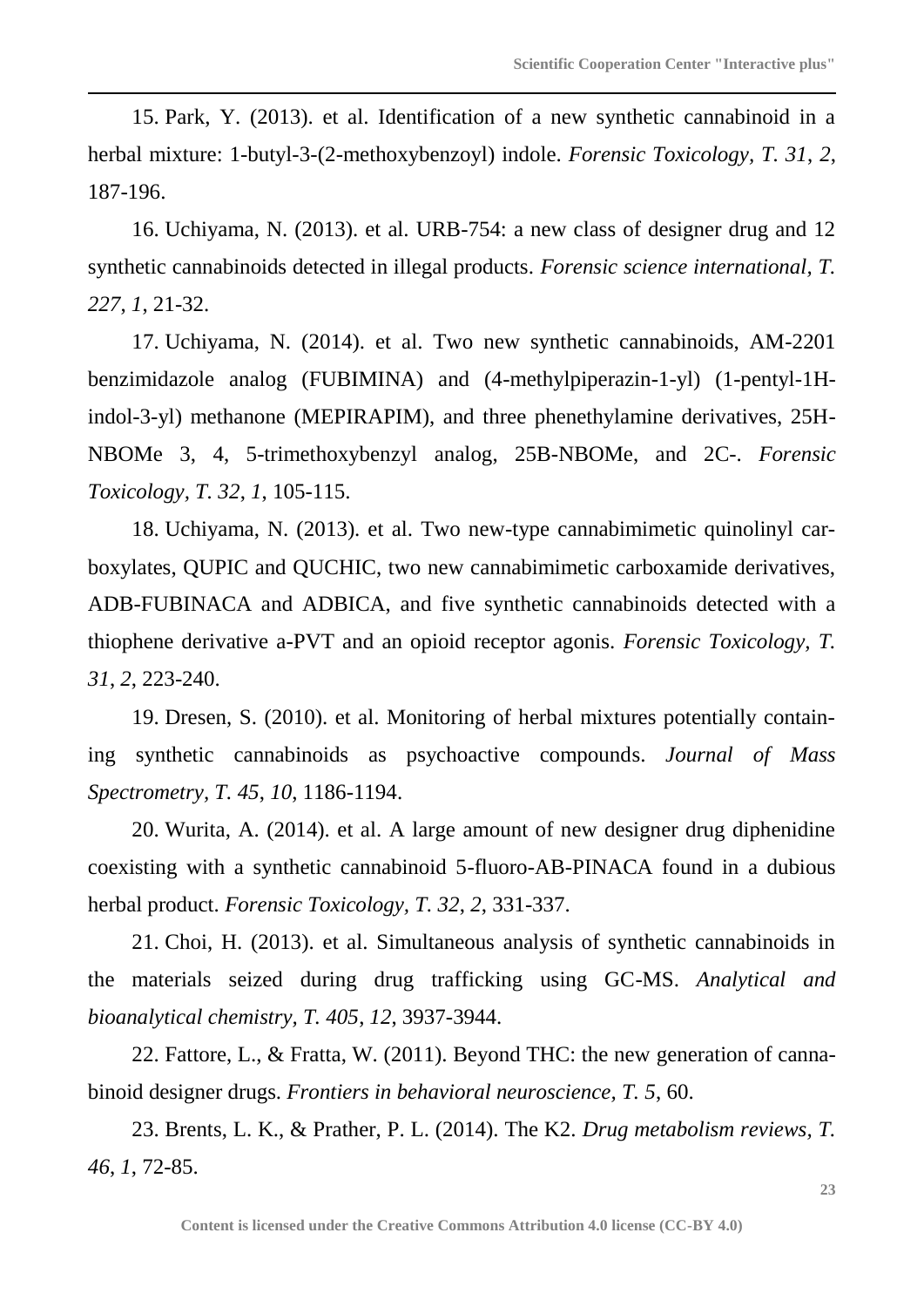24. Pertwee, R. G. (2010). Receptors and channels targeted by synthetic cannabinoid receptor agonists and antagonists. *Current medicinal chemistry, T. 17*, *14*, 1360-1381.

25. Papanti, D. (2014). et al. "Noids" in a nutshell: everything you (don't) want to know about synthetic cannabimimetics. *Advances in Dual Diagnosis, T. 7*, *3*, 137-148.

26. Fisar, Z. (2010). Inhibition of monoamine oxidase activity by cannabinoids. *Naunyn-Schmiedeberg's archives of pharmacology, T. 381*, *6*, 563-572.

27. Morgan, D. (2013). et al. Molecular and behavioral pharmacology of two novel orally-active 5HT2 modulators: potential utility as antipsychotic medications. *Neuropharmacology, T. 72*, 274-281.

28. Halberstadt, A. L. (2015). Recent advances in the neuropsychopharmacology of serotonergic hallucinogens. *Behavioural brain research, T. 277*, 99-120.

29. Wells, D. L., & Ott, C. A. (2011). The "new" marijuana. *Annals of Pharmacotherapy, T. 45*, *3*, 414-417.

30. Yip, L., & Dart, R. C. (2014). Is there something more about synthetic cannabinoids?. *Forensic Toxicology, T. 32*, *2*, 340-341.

31. Wilkinson, S. M., Banister, S. D., & Kassiou, M. (2015). Bioisosteric fluorine in the clandestine design of synthetic cannabinoids. *Australian Journal of Chemistry, T. 68*, *1*, 4-8.

32. Hermanns-Clausen, M. (2013). et al. Acute toxicity due to the confirmed consumption of synthetic cannabinoids: clinical and laboratory findings. *Addiction, T. 108*, *3*, 534-544.

33. Spaderna, M., & Addy, P. H. (2013). D'Souza D. C. Spicing things up: synthetic cannabinoids. *Psychopharmacology, T. 228*, *4*, 525-540.

34. Winstock, A. R., & Barratt, M. J. (2013). The 12-month prevalence and nature of adverse experiences resulting in emergency medical presentations associated with the use of synthetic cannabinoid products. *Human Psychopharmacology: Clinical and Experimental, T. 28*, *4*, 390-393.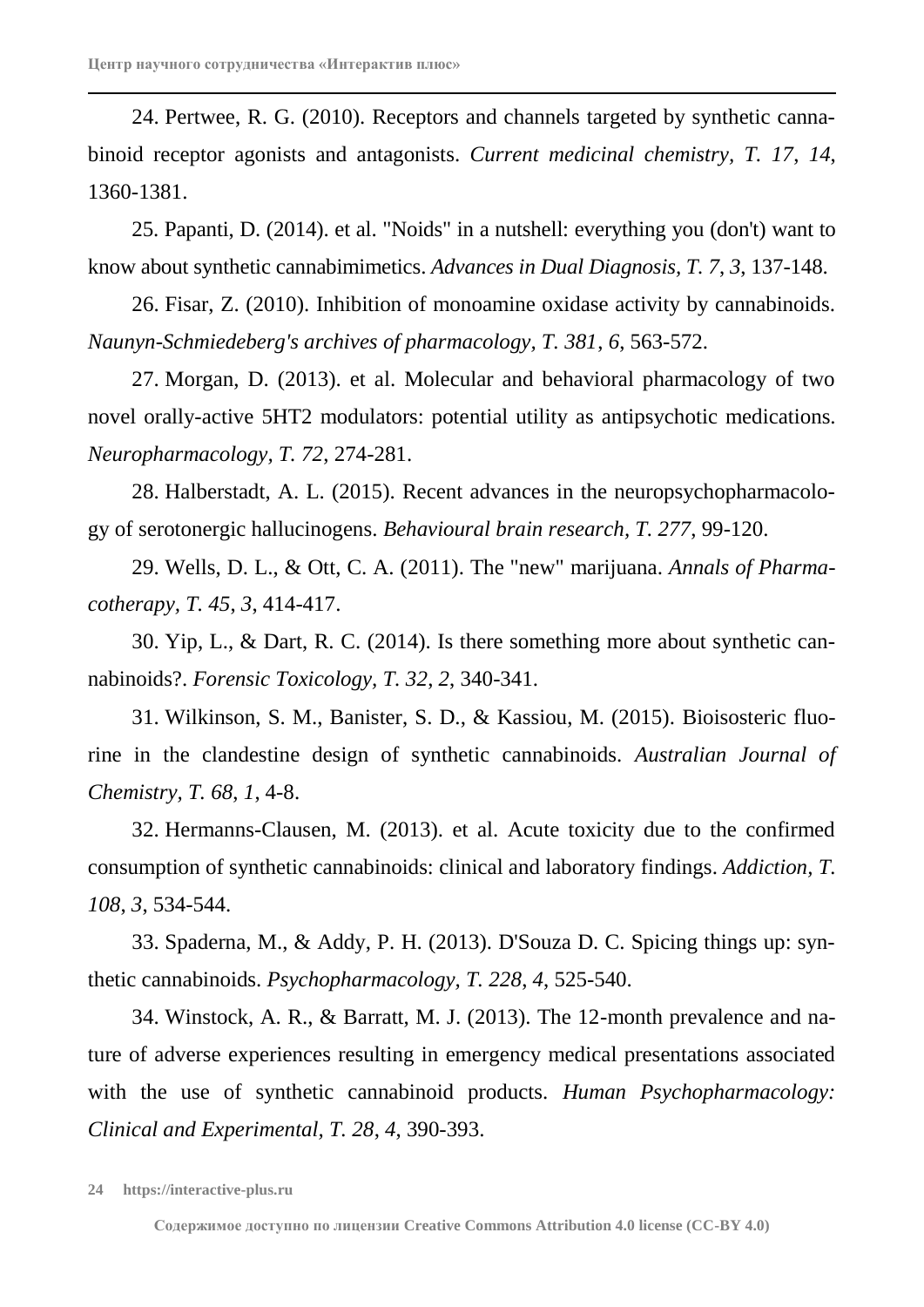35. Freeman, M. J. (2013). et al. Ischemic stroke after use of the synthetic marijuana "spice". *Neurology, T. 81*, *24*, 2090-2093.

36. Mir, A. (2011). et al. Myocardial infarction associated with use of the synthetic cannabinoid K2. *Pediatrics, T. 128*, *6*.

37. Murphy, T. D. (2013). et al. Acute kidney injury associated with synthetic cannabinoid use-multiple states, 2012. *MMWR. Morbidity and mortality weekly report, T. 62*, *6*, 93.

38. Saito, T. (2013). et al. A fatal case of MAM-2201 poisoning. *Forensic Toxicology, T. 31*, *2*, 333-337.

39. Shanks, K. G., Dahn, T., & Terrell, A. R. (2012). Detection of JWH-018 and JWH-073 by UPLC-MS-MS in postmortem whole blood casework. *Journal of Analytical Toxicology, T. 36*, *3*, 145-152.

40. Schaefer, N. (2013). et al. A fatal case involving several synthetic cannabinoids. *Toxichem Krimtech, T. 80*, 248-251.

41. Savasman, C. M. (2014). et al. Two fatalities due to the use of synthetic cannabinoids alone. *66th Annual Meeting of the American Academy of Forensic Sciences, Seattle. Denver: Publication Printers Inc, T. 316*.

42. Patton, A. L. (2013). et al. K2 toxicity: fatal case of psychiatric complications following AM2201 exposure. *Journal of forensic sciences, T. 58*, *6*, 1676-1680.

43. Behonick, G. (2014). et al. Four postmortem case reports with quantitative detection of the synthetic cannabinoid, 5F-PB-22. *Journal of analytical toxicology, T. 38*, *8*, 559-562.

44. Corkery, J. (2013). et al. Drug-related deaths in the UK: January-December 2012. *Annual report*.

45. Elliott, S., & Evans, J. (2014). A 3-year review of new psychoactive substances in casework. *Forensic science international, T. 243*, 55-60.

46. Kronstrand, R. (2013). et al. Toxicological findings of synthetic cannabinoids in recreational users. *Journal of analytical toxicology, T. 37*, *8*, 534-541.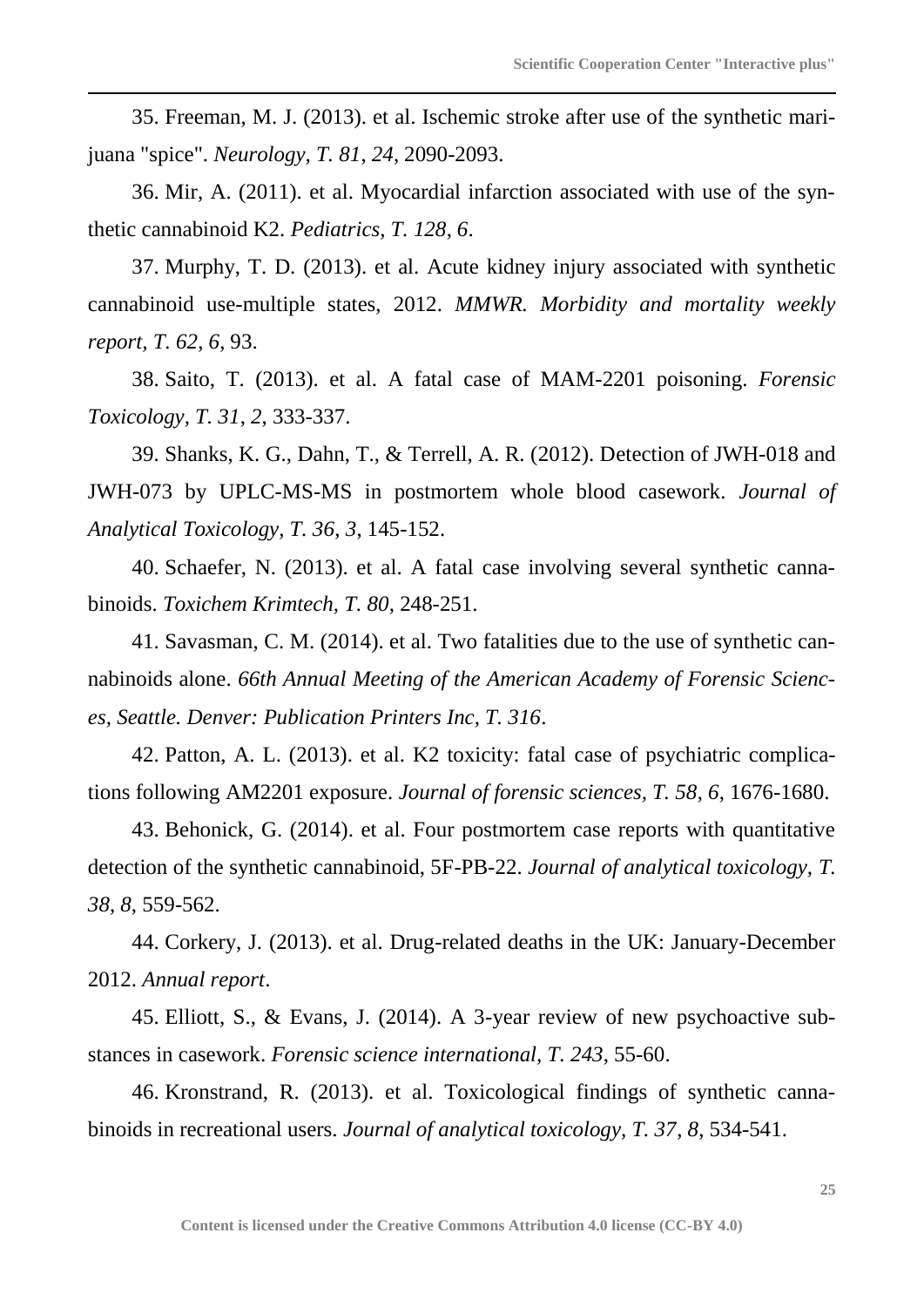47. Rosenbaum, C. D. (2011). et al. K2 & Spice abusers: a case series of clinical and laboratory findings. *CLINICAL TOXICOLOGY, 52 VANDERBILT AVE, NEW YORK,*, *49*, 528-528. NY7 USA: INFORMA HEALTHCARE.

48. Wikstrom, M. (2012). et al. An accidental fatal intoxication with methoxetamine. *Journal of analytical toxicology, T. 37*, *1*, 43-46.

49. Gunderson, E. W. (2012). et al. "Spice" and "K2" herbal highs: a case series and systematic review of the clinical effects and biopsychosocial implications of synthetic cannabinoid use in humans. *The American journal on addictions, T. 21*, *4*, 320-326.

50. Nacca, N. (2013). et al. The synthetic cannabinoid withdrawal syndrome. *Journal of addiction medicine, T. 7*, *4*, 296-298.

51. Rominger, A. (2013). et al. Effects of acute detoxification of the herbal blend "Spice Gold" on dopamine D2. *European Neuropsychopharmacology, T. 23*, *11*, 1606-1610.

52. Zimmermann, U. S. (2009). et al. Withdrawal phenomena and dependence syndrome after the consumption of "spice gold". *Deutsches Arzteblatt International, T. 106*, *27*, 464.

53. Celofiga, A., Koprivsek, J., & Klavz, J. (2014). Use of synthetic cannabinoids in patients with psychotic disorders: case series. *Journal of dual diagnosis, T. 10*, *3*, 168-173.

54. Oluwabusi, O. O. (2012). et al. Synthetic cannabinoid-induced psychosis: two adolescent cases. *Journal of child and adolescent psychopharmacology, T. 22*, *5*, 393-395.

55. Papaseit, E. (2015). et al. Human pharmacology of mephedrone: A dosefinding pilot study. *Abstracts, T. 146*, *34*.

56. Schifano, F., Corkery, J., & Ghodse, A. H. (2012). Suspected and confirmed fatalities associated with mephedrone (4-methylmethcathinone, "meow meow") in the United Kingdom. *Journal of clinical psychopharmacology, T. 32*, *5*, 710-714.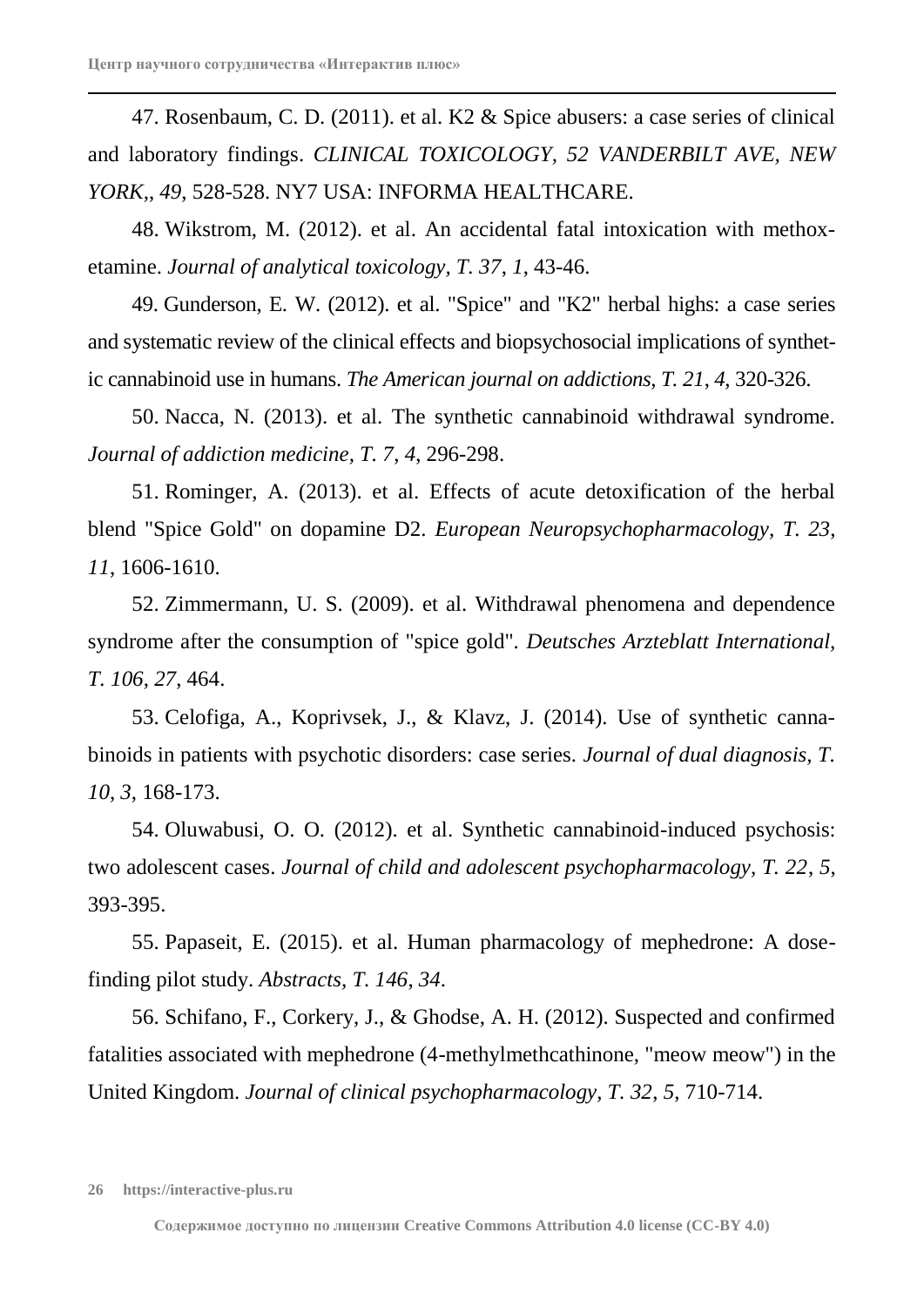57. Corkery, J. M., Schifano, F., & Ghodse, A. H. (2012). Mephedrone-related fatalities in the United Kingdom: contextual, clinical and practical issues. *Pharmacology. -*. Intech Open.

58. Corkery, J. M. (2011). et al. "Bundle of fun or "bunch of problems"? Case series of khat-related deaths in the UK. *Drugs, T. 18*, *6*, 408-425.

59. Loi, B. (2015). et al. Deaths of individuals aged 16-24 years in the UK after using mephedrone. *Human Psychopharmacology: Clinical and Experimental, T. 30*, *4*, 225-232.

60. Warrick, B. J. (2012). et al. Lethal serotonin syndrome after methylone and butylone ingestion. *Journal of Medical Toxicology, T. 8*, *1*, 65-68.

61. Schifano, F. (2011). et al. Mephedrone (4-methylmethcathinone; "meow meow"): chemical, pharmacological and clinical issues. *Psychopharmacology, T. 214*, *3*, 593-602.

62. Bosak, A., & Levine, M. (2013). LoVecchio F., Recurrent seizures and serotonin syndrome following "2C-I" ingestion. *Journal of medical toxicology, T. 9*, *2*, 196-198.

63. Topeff, J. M. (2011). et al. A case series of symptomatic patients, including one fatality, following 2C-E exposure. *Clinical Toxicology, 52 VANDERBILT AVE, NEW YORK,*, 526-526. NY7 USA: INFORMA HEALTHCARE.

64. Schifano, F. (2010). et al. Comparison between amphetamine. *Neuropsychobiology, T. 61*, *3*, 122-30.

65. Winstock, A., & Schifano, F. (2009). Disorders relating to the use of ecstasy, other "party drugs" and khat. *New Oxford textbook of psychiatry, S. 3.5*.

66. Corazza, O. (2011). et al. Designer drugs on the internet: a phenomenon outof-control? The emergence of hallucinogenic drug Bromo-Dragonfly. *Current clinical pharmacology, T. 6*, *2*, 125-129.

67. Bersani, F. S. (2014). et al. 25C-NBOMe: preliminary data on pharmacology, psychoactive effects, and toxicity of a new potent and dangerous hallucinogenic drug. *BioMed Research International, T.*.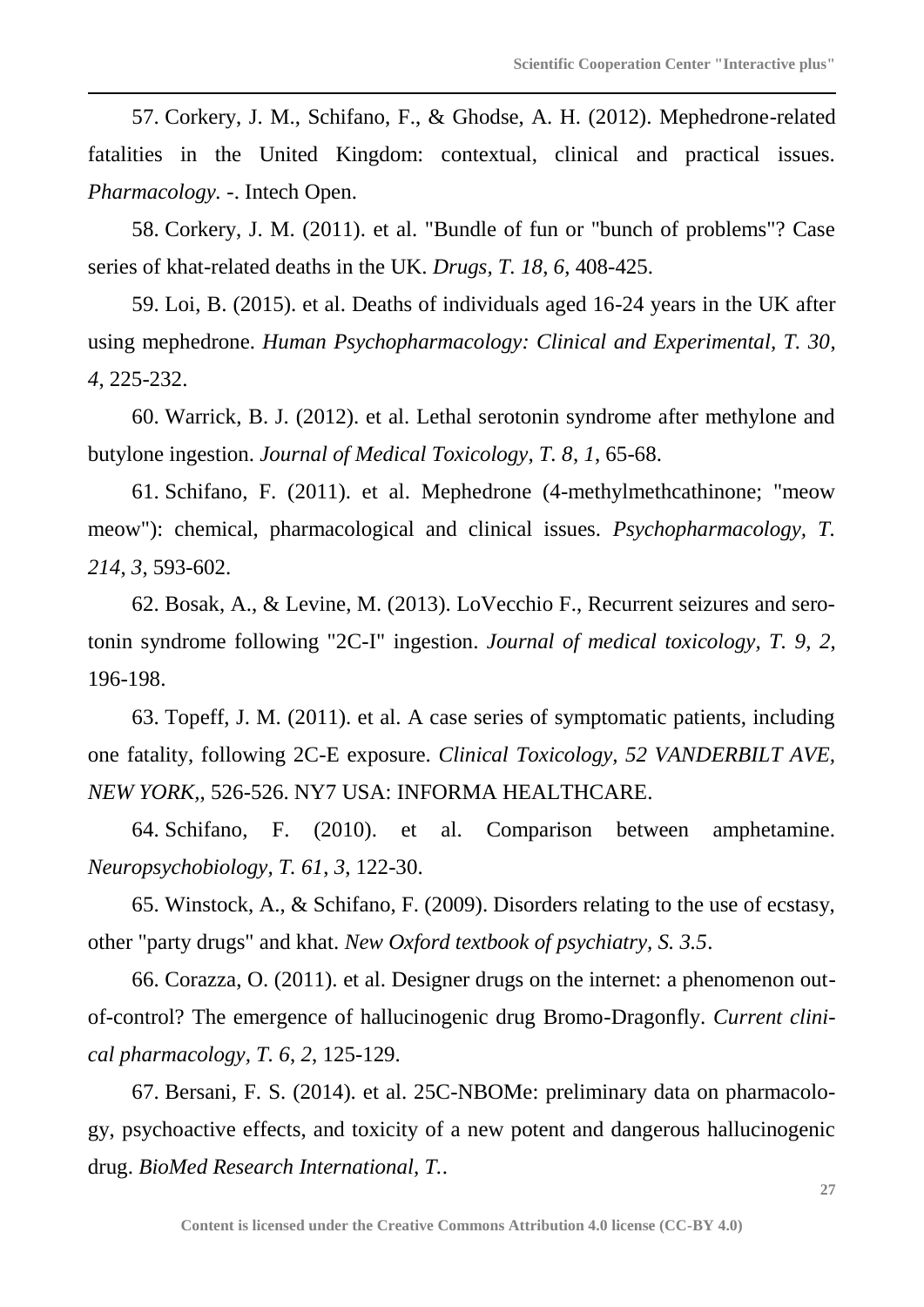68. Lindeman, E. (2014). et al. MT-45-en livsfarlig och potentiellt ototoxisk internetdrog. *Lakartidningen, T. 111*.

69. Shulgin, A. (1997). TIHKAL. Berkeley: Transform Press.

70. Sanders, B. (2008). et al. "Research chemicals": tryptamine and phenethylamine use among high-risk youth. *Substance use and misuse, T. 43*, *3*, 389-402.

71. Arunotayanun, W. (2013). et al. An analysis of the synthetic tryptamines AMT and 5-MeO-DALT: emerging "novel psychoactive drugs'. *Bioorganic & medicinal chemistry letters, T. 23*, *11*, 3411-3415.

72. Collins, M. (2011). Some new psychoactive substances: Precursor chemicals and synthesis-driven end-products. *Drug testing and analysis, T. 3*, *7*, 404-416.

73. Lessin, A. W., Long, R. F., & Parkes, M. W. (1965). Central stimulant actions of a-alkyl substituted tryptamines in mice. *British journal of pharmacology and chemotherapy, T. 24*, *1*, 49-67.

74. Dargan, P., & Wood, D. (2013). (ed.). Novel psychoactive substances. Academic Press.

75. Cozzi, N. V. (2009). et al. Dimethyltryptamine and other hallucinogenic tryptamines exhibit substrate behavior at the serotonin uptake transporter and the vesicle monoamine transporter. *Journal of neural transmission, T. 116*, *12*, 1591.

76. Fantegrossi, W. E., Murnane, K. S., & Reissig, C. J. (2008). The behavioral pharmacology of hallucinogens. *Biochemical pharmacology, T. 75*, *1*, 17-33.

77. Nichols, D. E. (2004). Hallucinogens. *Pharmacology & therapeutics, T. 101*, *2*, 131-181.

78. Fontanilla, D. (2009). et al. The hallucinogen N, N-dimethyltryptamine (DMT) is an endogenous sigma-1 receptor regulator. *Science, T. 323*, *5916*, 934-937.

79. Sogawa, C. (2007). et al. 5-Methoxy-N, N-diisopropyltryptamine ("Foxy"), a selective and high affinity inhibitor of serotonin transporter. *Toxicology letters, T. 170*, *1*, 75-82.

80. Ujvary, I. (2014). Psychoactive natural products: overview of recent developments. *Annali dell'Istituto superiore di sanita, T. 50*, 12-27.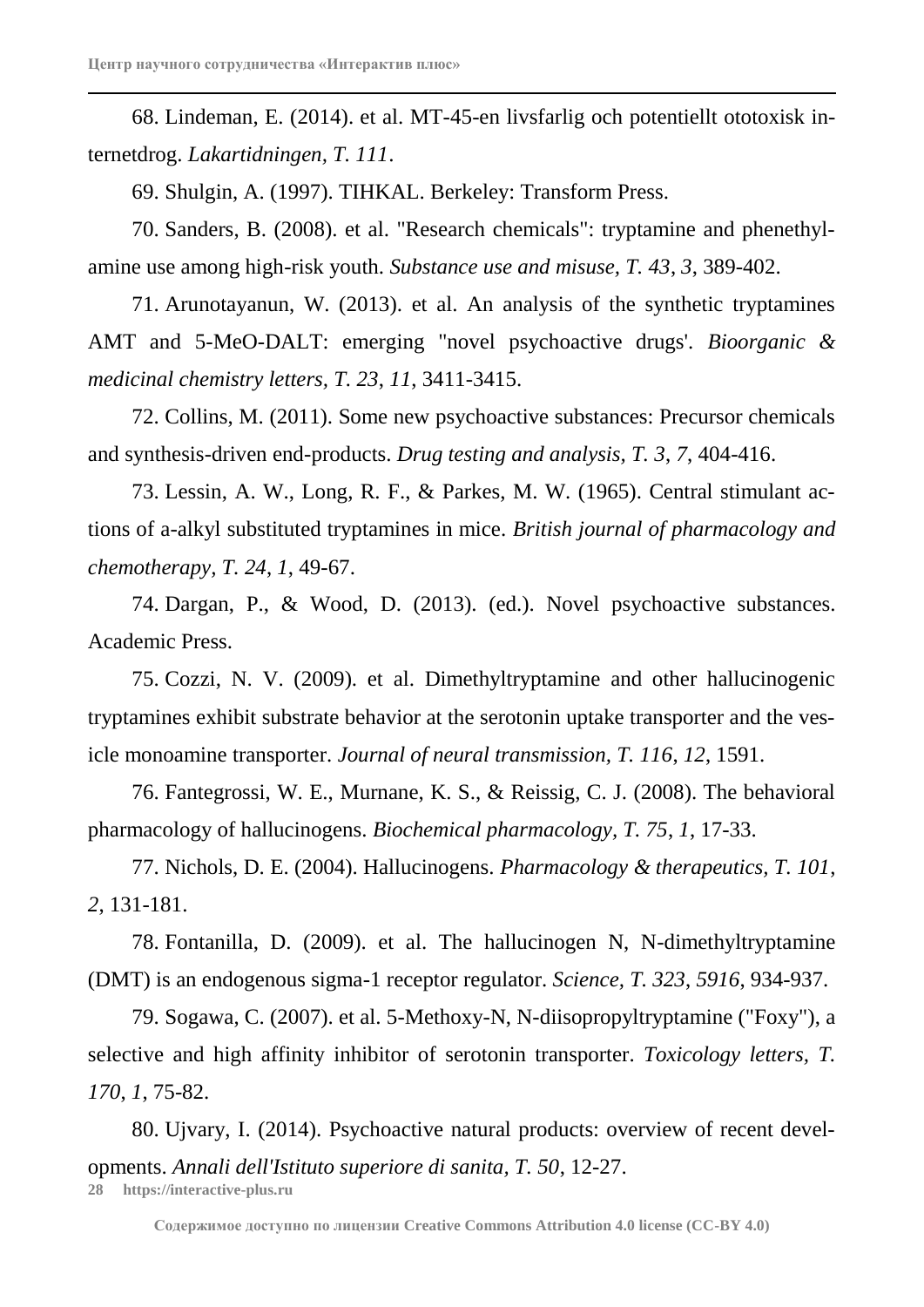81. Lyttle, T., Goldstein, D., & Gartz, J. (1996). Bufo toads and bufotenine: fact and fiction surrounding an alleged psychedelic. *Journal of Psychoactive Drugs, T. 28*, *3*, 267-290.

82. Wilcox, J. (2012). Psychoactive properties of alpha-methyltryptamine: analysis from self-reports of users. *Journal of psychoactive drugs, T. 44*, *3*, 274-276.

83. Morris, H., & Wallach, J. (2014). From PCP to MXE: a comprehensive review of the non-medical use of dissociative drugs. *Drug testing and analysis, T. 6*, *7*, 614-632.

84. Kersten, B. P. (2015). McLaughlin M. E. Toxicology and management of novel psychoactive drugs. *Journal of pharmacy practice, T. 28*, *1*, 50-65.

85. Schifano, F. (2015). et al. Novel psychoactive substances of interest for psychiatry. *World Psychiatry, T. 14*, *1*, 15-26.

86. Antsyborov, A. V., & Asadullin, A. R. (2017). Psikhoaktivnye effekty i toksicheskie reaktsii, sviazannye s upotrebleniem mefedrona i metilona (obzor literatury). *Interaktivnaia nauka, . 19*.

87. Antsyborov, A. V., & Mrykhin, V. V. (2017). Sinteticheskie katinony "Soli dlia vann": mekhanizm deistviia, toksikologicheskie aspekty, klinika, formirovanie zavisimosti. *Interaktivnaia nauka, . 15*.

88. Mrykhin, V. V., & Antsyborov, A. V. (2017). Psikhiatricheskie aspekty upotrebleniia dizainerskikh narkotikov i novykh psikhoaktivnykh veshchestv. *Interaktivnaia nauka, . 12*.

89. Antsyborov, A. V., & Mrykhin, V. V. (2017). Sinteticheskie kannabinoidy: rasprostranionnost', mekhanizmy formirovaniia zavisimosti, psikhicheskie narusheniia, sviazannye s upotrebleniem. Sovremennoe sostoianie problemy. *Interaktivnaia nauka, . 14*.

**29**